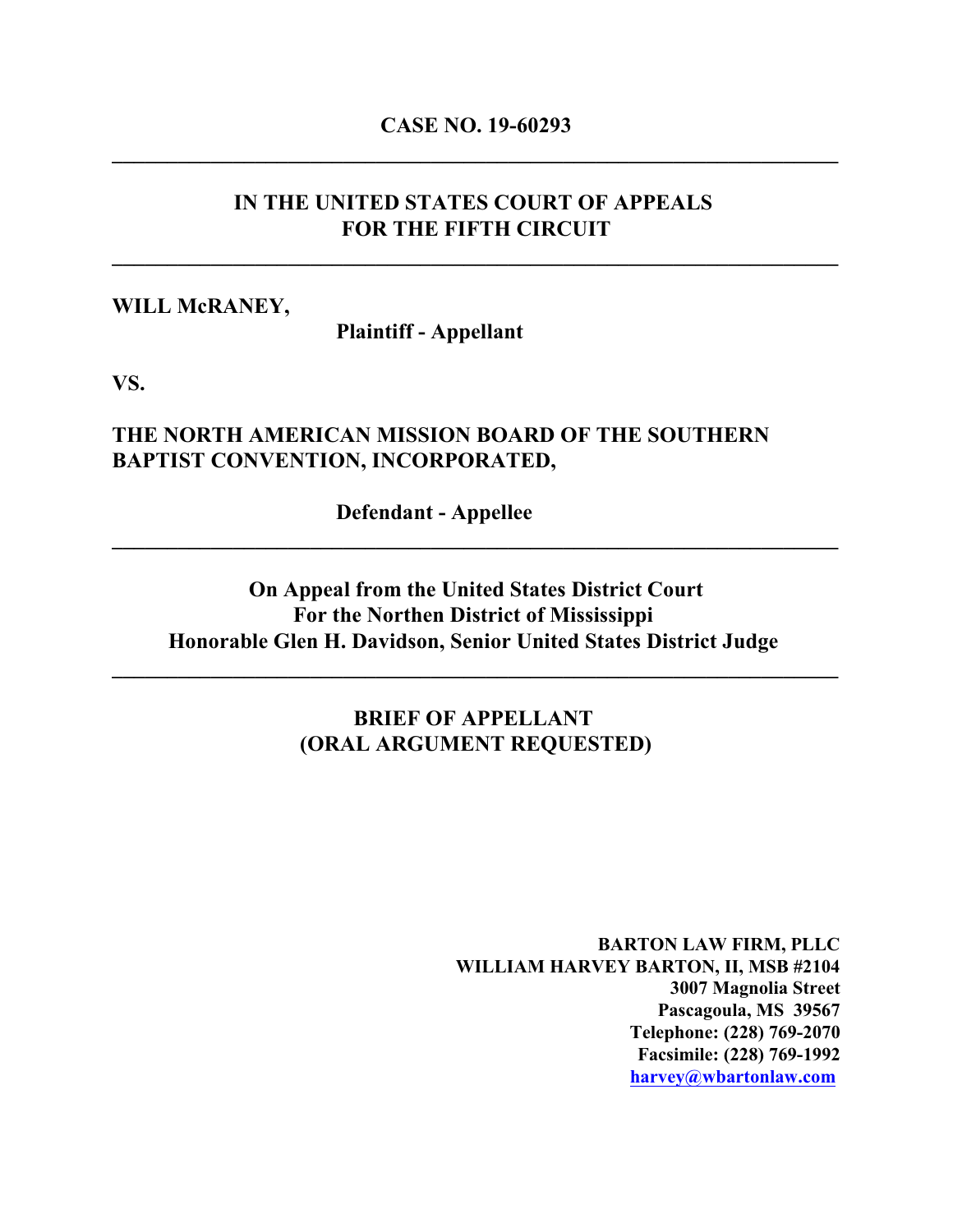# **CERTIFICATE OF INTERESTED PERSONS**

The undersigned counsel of record certifies that the following listed persons have an interest in the outcome of this case. These representations are made in order that the Justices of the Supreme Court may evaluate possible disqualification or recusal.

| District Court Judge:          | Honorable Glen H. Davidson<br>Senior U. S. District Judge                                                                                                                                                |  |  |  |  |  |
|--------------------------------|----------------------------------------------------------------------------------------------------------------------------------------------------------------------------------------------------------|--|--|--|--|--|
| Magistrate Judge:              | Honorable David A. Sanders                                                                                                                                                                               |  |  |  |  |  |
| Appellant:                     | Will McRaney                                                                                                                                                                                             |  |  |  |  |  |
| Appellee:                      | The North American Mission Board of the Southern<br><b>Baptist Convention, Incorporated</b>                                                                                                              |  |  |  |  |  |
| <b>Attorney for Appellant:</b> | William Harvey Barton, II, MSB #2104<br><b>Barton Law Firm, PLLC</b><br>3007 Magnolia Street<br>Pascagoula, MS 39567<br>Telephone: (228) 769-2070<br>Facsimile: (228) 769-1992<br>harvey@wbartonlaw.com  |  |  |  |  |  |
| Attorneys for Appellee:        | Joshua J. Wiener, Esquire<br>Kathleen Ingram Carrington, Esquire<br><b>Butler Snow, LLP</b><br>P. O. Box 6010<br>Ridgeland, MS 39158-6010<br>josh.wiener@butlersnow.com<br>kat.carrington@butlersnow.com |  |  |  |  |  |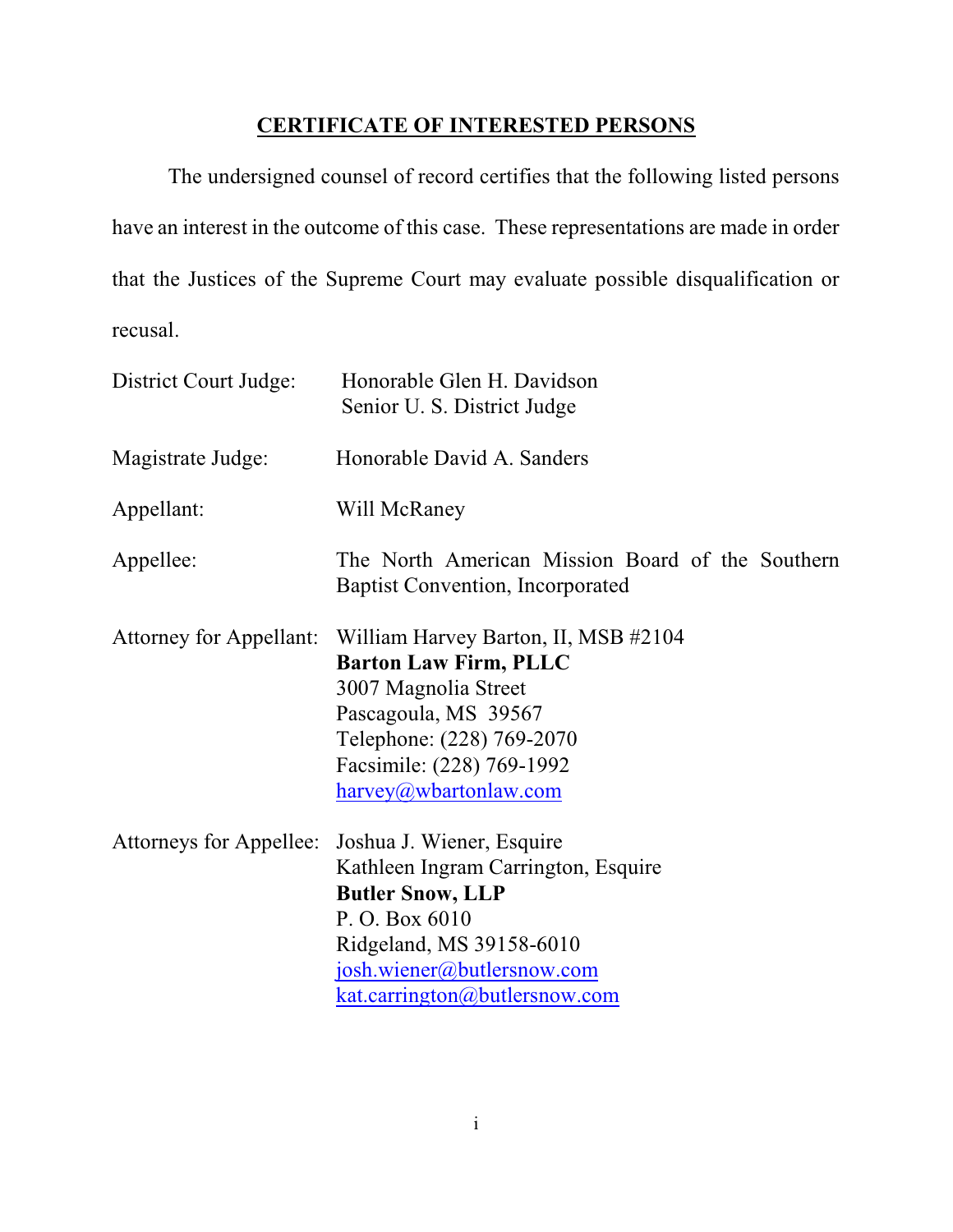Third Party Respondent: **Adam Stone, Esquire Jackie R. Bost, II, Esquire Jones Walker, LLP 190 E. Capitol Street, Suite 800 Jackson, MS 39201** [astone@joneswalker.com](mailto:astone@joneswalker.com) [Jbost@joneswalker.com](mailto:Jbost@joneswalker.com)

> **Gregory L. Ewing, Esquire Davis, Agnos, Rapapport & Skalny, LLC 10211 Wincopin Circle, Suite 600 Columbia, MD 21044** [gewing@darslaw.com](mailto:gewing@darslaw.com)

# /s/WILLIAM HARVEY BARTON, II **WILLIAM HARVEY BARTON, II**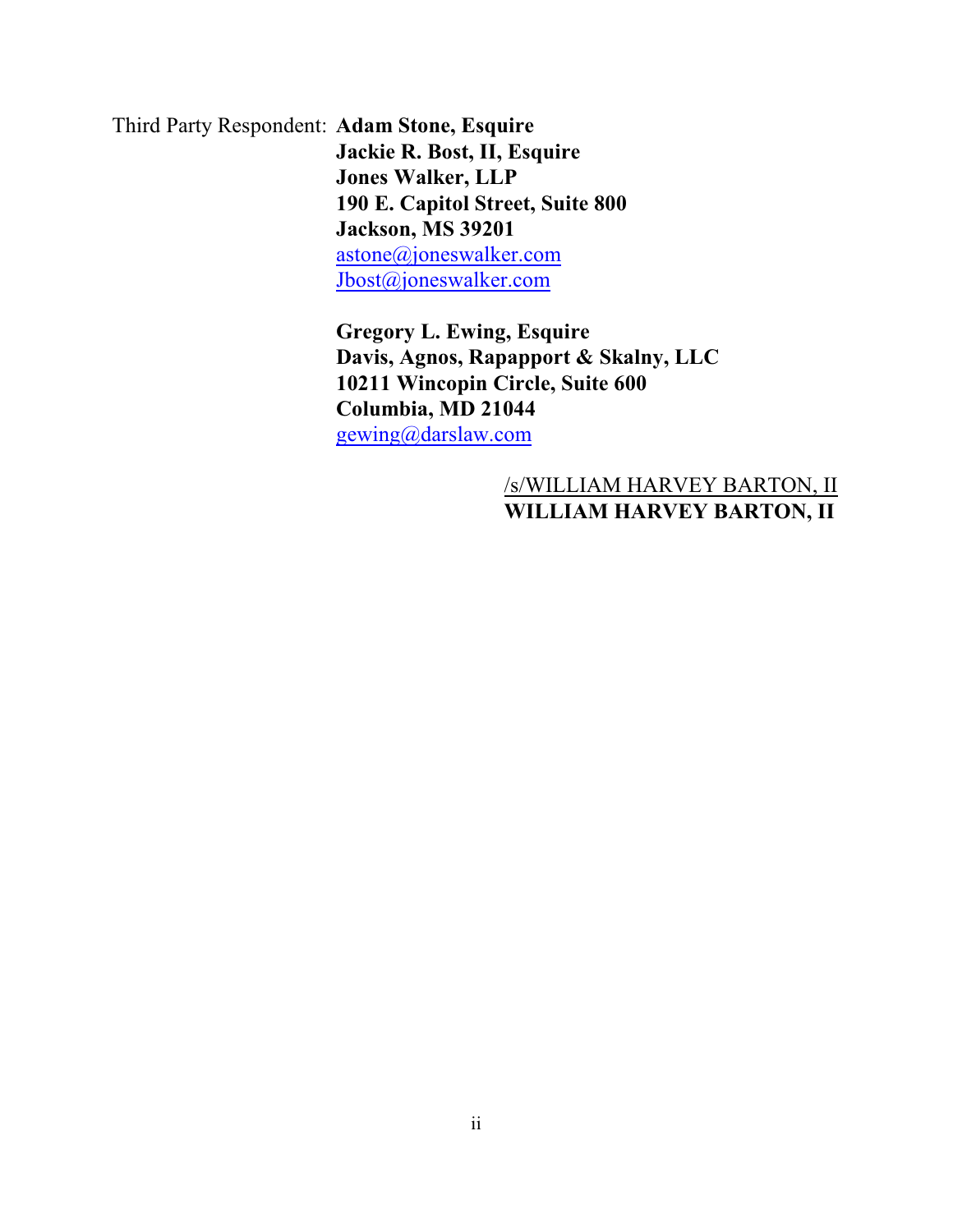### **STATEMENT REGARDING ORAL ARGUMENT**

There is no bright line rule regarding as to when the ecclesiastical abstention doctrine applies in a tort versus religious organization conflict. The Courts must achieve delicate balance between Constitutional prohibitions of civil court intrusion into church policy as opposed to not allowing civil wrongs to be protected behind a religious cloak of immunity. While the factual record in this case is limited, Appellant believes oral argument would be helpful and perhaps persuasive in showing the error of the District Court in prematurely dismissing this claim for a lack of subject matter jurisdiction.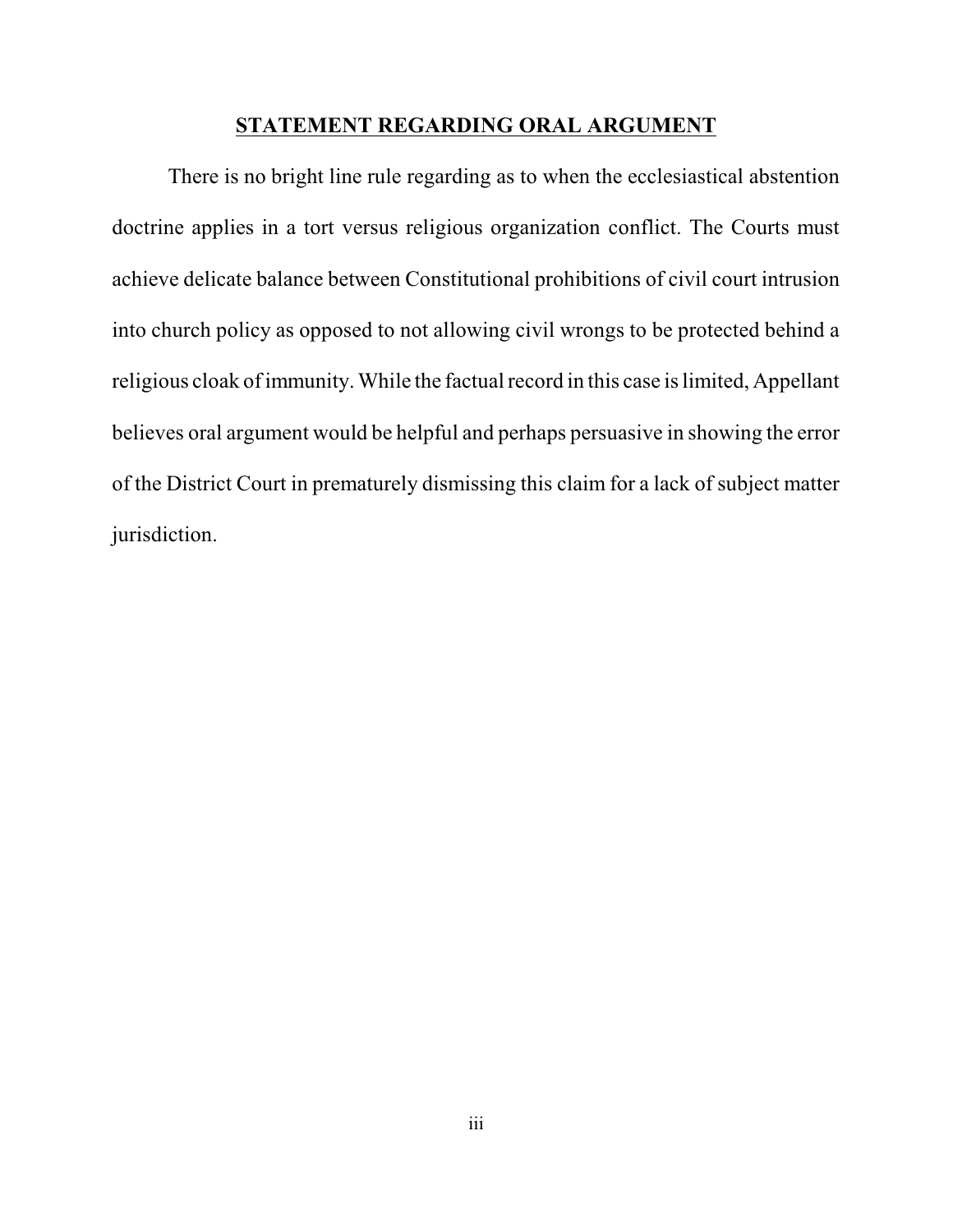# **TABLE OF CONTENTS**

| $\mathbf{I}$ . | Whether the District Court was in error by dismissing the case based on a                                                                                                                                                |
|----------------|--------------------------------------------------------------------------------------------------------------------------------------------------------------------------------------------------------------------------|
| II.            | Whether the District Court was in error by failing to apply the "law of the<br>case" doctrine to the Motion to Dismiss following a previous denial of a                                                                  |
|                | III. Whether the District court erred when it extended the ecclesiastical<br>abstention doctrine beyond its intended scope without allowing additional                                                                   |
| IV.            | Whether the District Court was in error by making a fact based<br>determination to dismiss the Complaint on the basis of lack of jurisdiction<br>before any facts were adduced, when Mississippi law would clearly allow |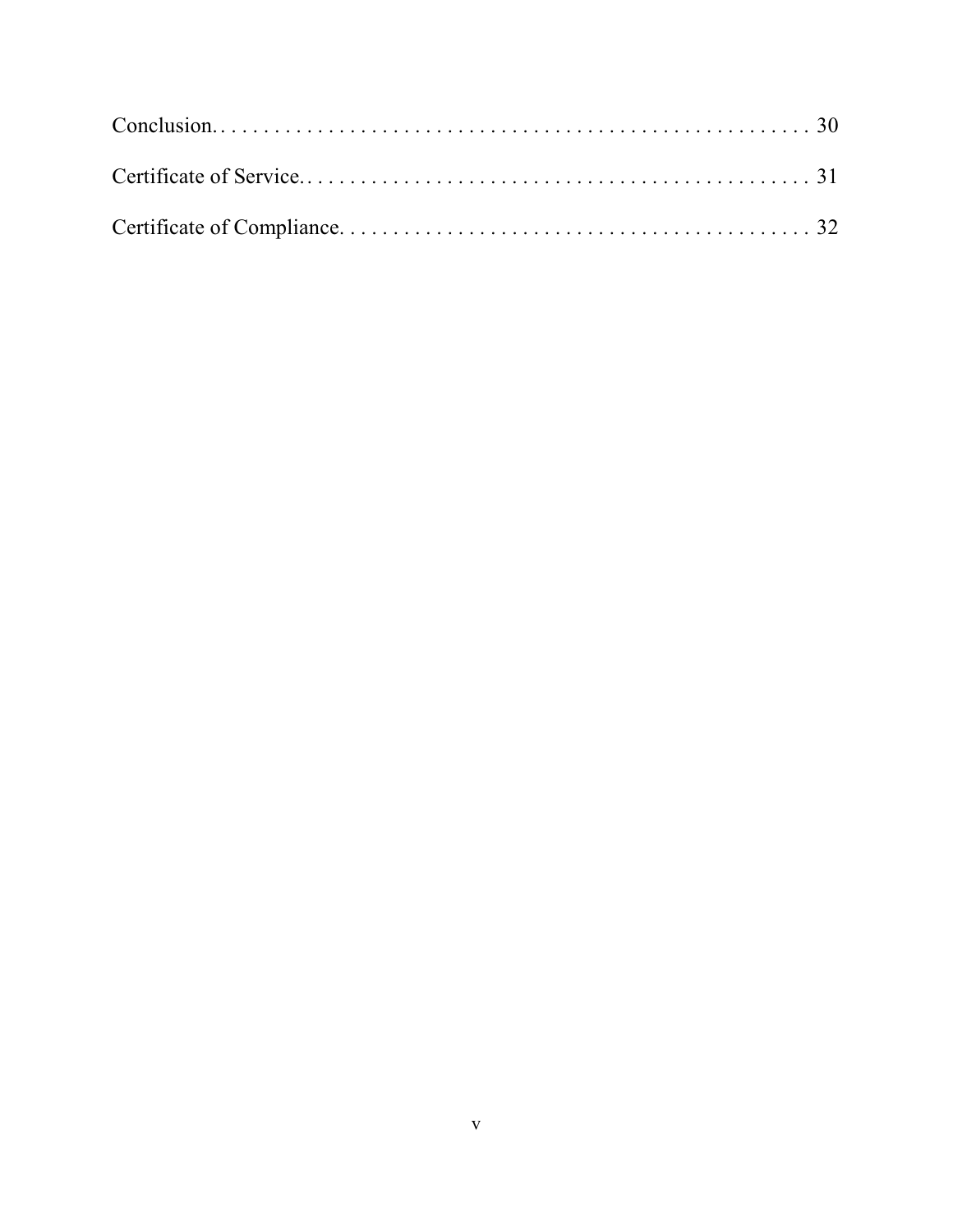# **TABLE OF AUTHORITIES**

| <b>CASES</b><br><b>PAGE</b>                                                                                                                                    |
|----------------------------------------------------------------------------------------------------------------------------------------------------------------|
| Alan Robinson v. TCI/US West Communications, Inc.,                                                                                                             |
| Arbaugh v. Y & H Corp.,                                                                                                                                        |
| Bank of Waunakee v. Rochester Cheese Sales, Inc.,                                                                                                              |
| Checkley v. Boyd, 170 Or.App. 721, 731, 14 P.3d 81 (2000),                                                                                                     |
| Christianson v. Colt Indus. Operating Corp., 486 U.S. 800, 815-16,                                                                                             |
|                                                                                                                                                                |
| <i>EEOC v. Pacific Press Pub. Ass'n,</i> 676 F.2d 1272, 1279 (9th Cir.1982) 20                                                                                 |
| <i>EEOC v. Sears, Roebuck &amp; Co.,</i> 417 F.3d 789, 796 (7 <sup>th</sup> Cir. 2005)  14                                                                     |
| Frank L. Schmidt, Sr., and Henry W. Kinney, et al. v. Catholic Diocese<br>of Biloxi, Thomas J. Rodi and Dennis Carver, 18 So.3d 814 (2009). $\dots$ . 7, 9, 10 |
| Founding Church of Scientology v. United States, 409 F.2d 1146                                                                                                 |
| Galvan v. Norberg, 678 F.3d 581, 587 (7 <sup>th</sup> Cir. 2012)  14                                                                                           |
|                                                                                                                                                                |
| Guinn v. The Church of Christ of Collinsville, 775 P.2d 766                                                                                                    |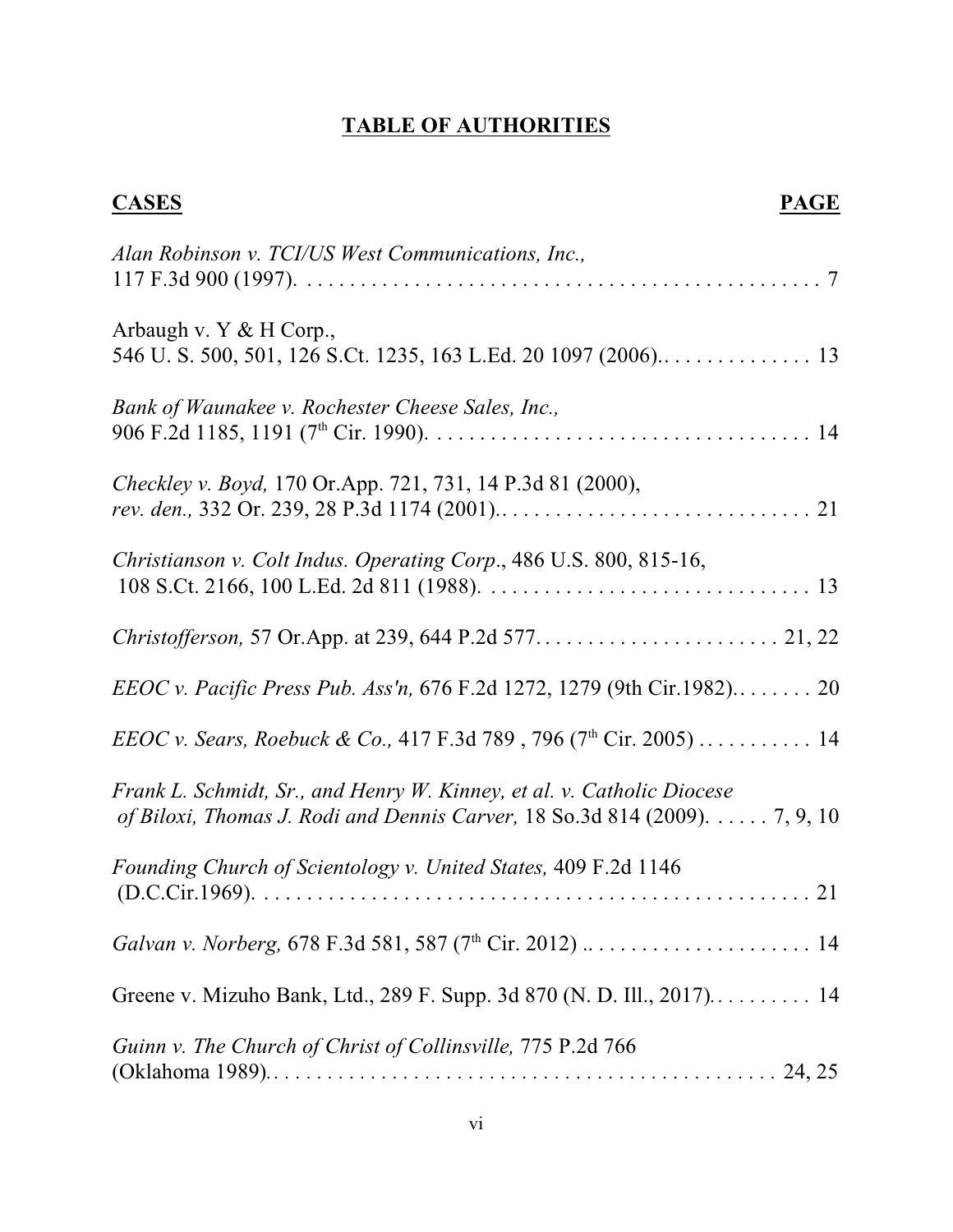| Jones v. Wolf, 443 U.S. 595, 99 S.Ct. 3020, 61 L.Ed.2d 775 (1979). 20                                                                |
|--------------------------------------------------------------------------------------------------------------------------------------|
| Lang v. Bay St. Louis/Waveland Sch. Dist., 764 So.2d 1234 (Miss.1999) 10                                                             |
| Kedroff v. St. Nicholas Cathedral, 344 U.S. 94, 73 S.Ct. 143, 97 L.Ed. 120 28                                                        |
| Julie Mabus vs. St. James Episcopal Church, 844 So. 2d 747 28, 29                                                                    |
|                                                                                                                                      |
| Meshel v. Ohev Sholom Talmud Torah, 869 A.2d 343, 357<br>$(D.C.2005) 20$                                                             |
| Minker v. Baltimore Annual Conf., 894 F.2d 1354, 1359-60                                                                             |
|                                                                                                                                      |
|                                                                                                                                      |
| Pleasant Glade v. Schubert, 264 S.W. 3d 1, 11-12 (Tex. 2008). 15                                                                     |
| Presbyterian Church v. Hull Church, 393 U.S. 440, 449,                                                                               |
| Presbyterian Church in the United States v. Blue Hall Memorial Church,                                                               |
| Presbytery of Beaver Butler of United Presbyterian Church in U.S.<br>v. Middlesex Presbyterian Church, 489 A. 2d 1317, 507 P. A. 255 |
| <i>Redgate v. Roush</i> , 61 Kan. 480, 59 Pac. 1050, 48 L. R A. 236. 25, 26                                                          |
| Roman Catholic Diocese of Jackson, Mississippi v. Morrison, 905 So.2d 1213                                                           |
| <i>Santamarina v. Sears, Roebuck &amp; Co.,</i> 466 F.3d 570, 571-72 (7 <sup>th</sup> Cir. 2006) 14                                  |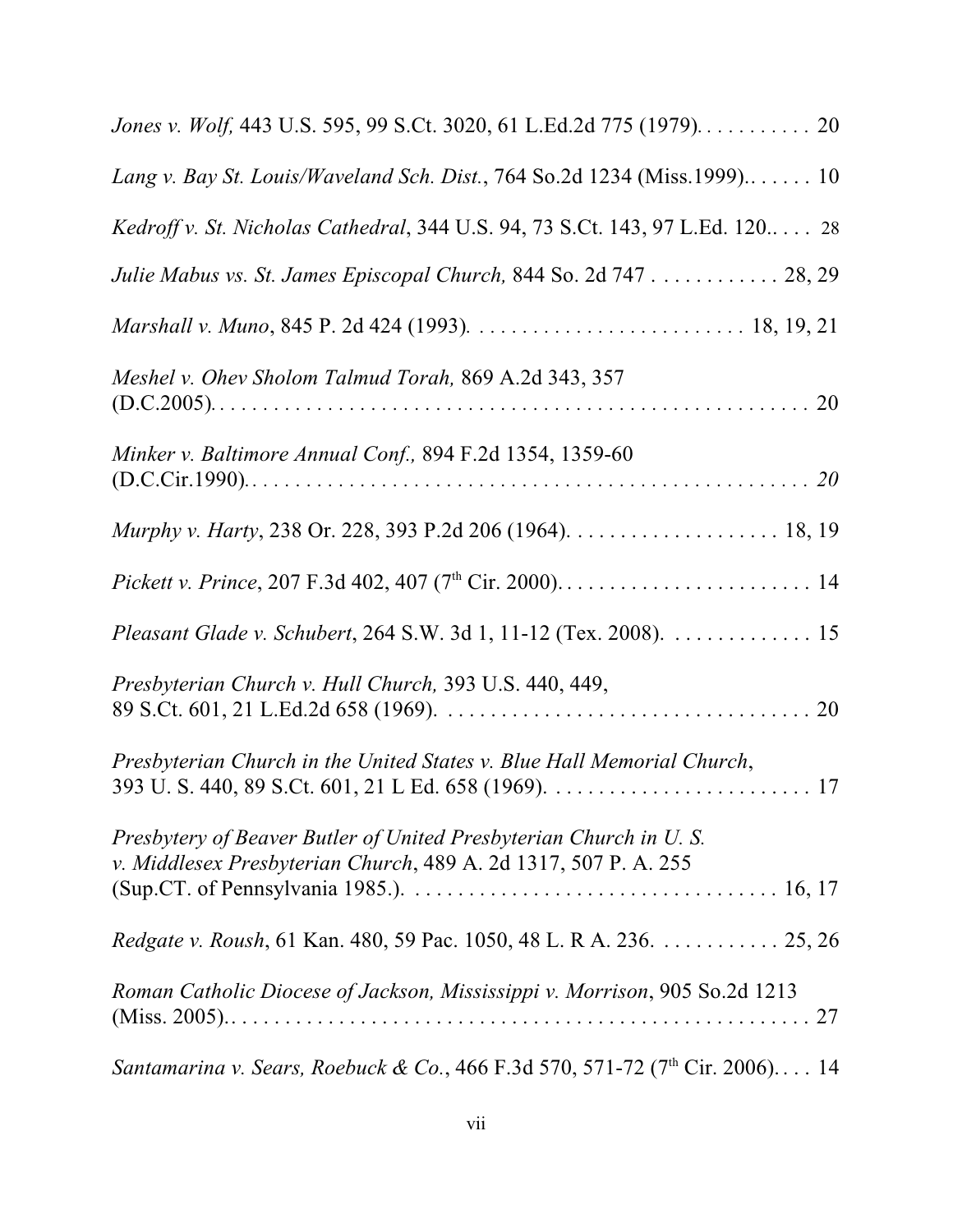| Scaggs v. GPCH-GP, Inc. 931 So.2d 174, 1275 (Miss.2006). 9                     |
|--------------------------------------------------------------------------------|
|                                                                                |
| <i>Tubra v. Cooke</i> , 225 P.3d 862 (Court of Appeals Oregon 2010) 19, 20, 22 |
|                                                                                |
|                                                                                |
|                                                                                |
| Williamson v. Tucker, 645 F.2d 404, 413 (5 <sup>th</sup> Cir. May 1981) 7      |
| Wisconsin v. Yoder, 406 U.S. 205, 215-16,                                      |
| <b>RULES</b>                                                                   |
|                                                                                |
|                                                                                |
|                                                                                |
| <b>LEGAL TREATISE</b>                                                          |
| Restatement (Second) of Torts §§ 596 cmt. e and 599-605A (1977). 19            |
| <b>STATUTES</b>                                                                |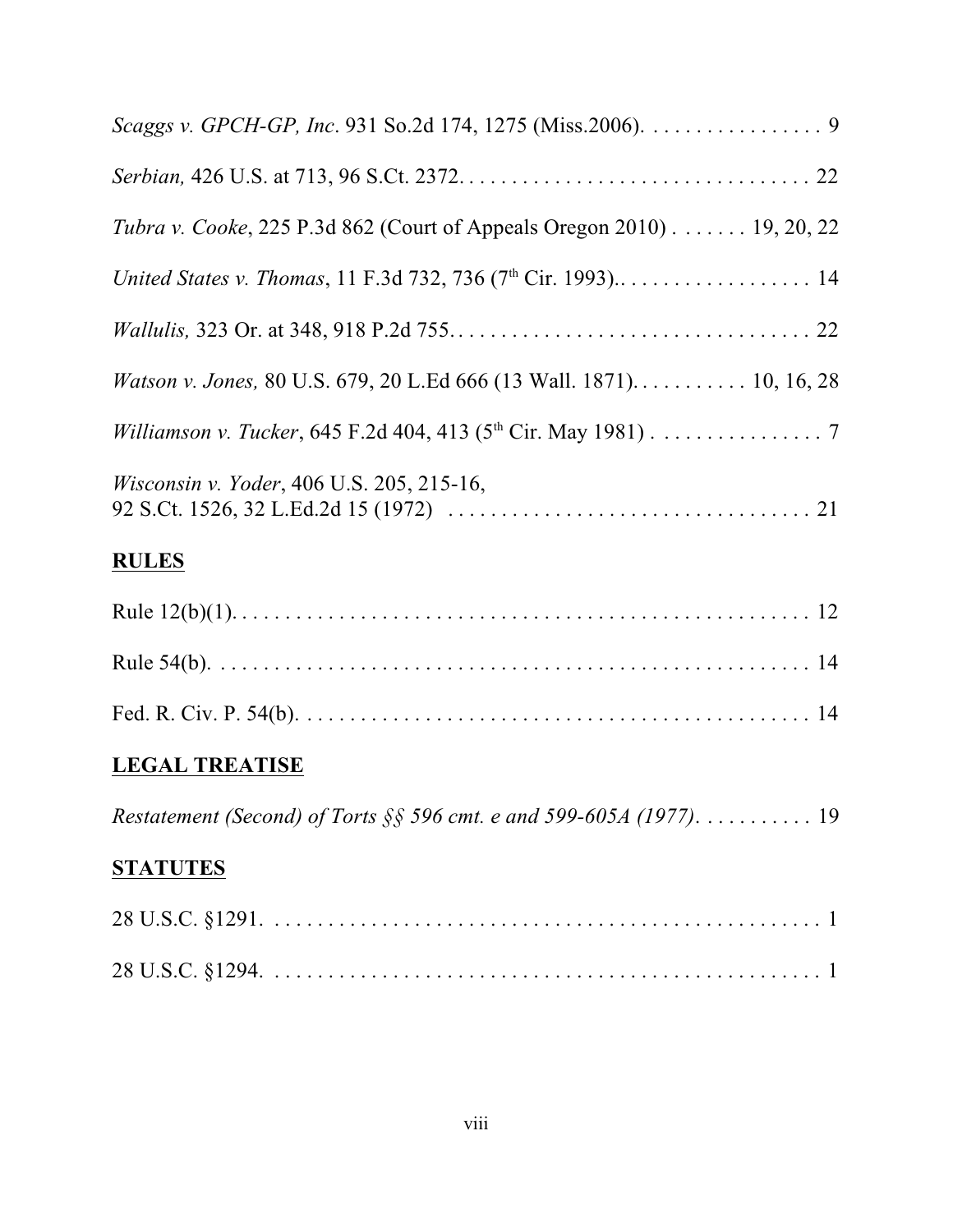### **STATEMENT OF JURISDICTION**

This Court has jurisdiction pursuant to 28 U.S.C. §1291 to review all final decisions of the District Courts of the United States.

This is an appeal to the United States Court of Appeals for the Fifth Circuit from the April 24, 2019, Memorandum Opinion and Order of the United States District Court for the Northern District of Mississippi, Aberdeen Division, wherein the District Court ruled that the Court did not have jurisdiction, converted the Appellee's Motion for Summary Judgment to a Motion to Dismiss and granted same. Venue is proper pursuant to 28 U.S.C. §1294.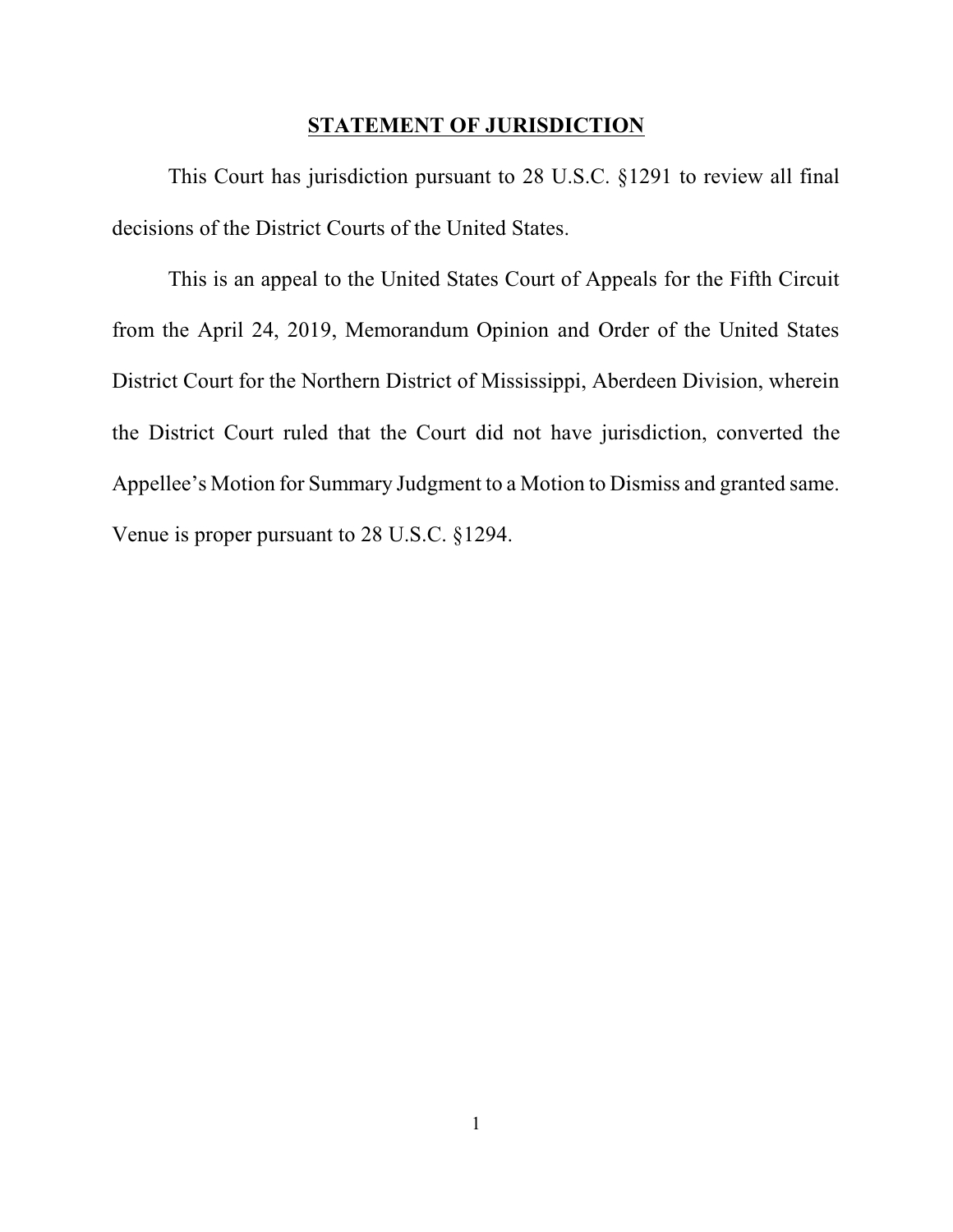### **STATEMENT OF THE ISSUES**

- I. Whether the District Court was in error by dismissing the case based on a lack of subject matter jurisdiction.
- II. Whether the District Court was in error by failing to apply the "law of the case" doctrine to the Motion to Dismiss following a previous denial of a Motion to Dismiss.
- III. Whether the District court erred when it extended the ecclesiastical abstention doctrine beyond its intended scope without allowing additional facts in the record to support that doctrine.
- IV. Whether the District Court was in error by making a fact based determination to dismiss the Complaint on the basis of lack of jurisdiction before any facts were adduced, when Mississippi law would clearly allow such an inquiry.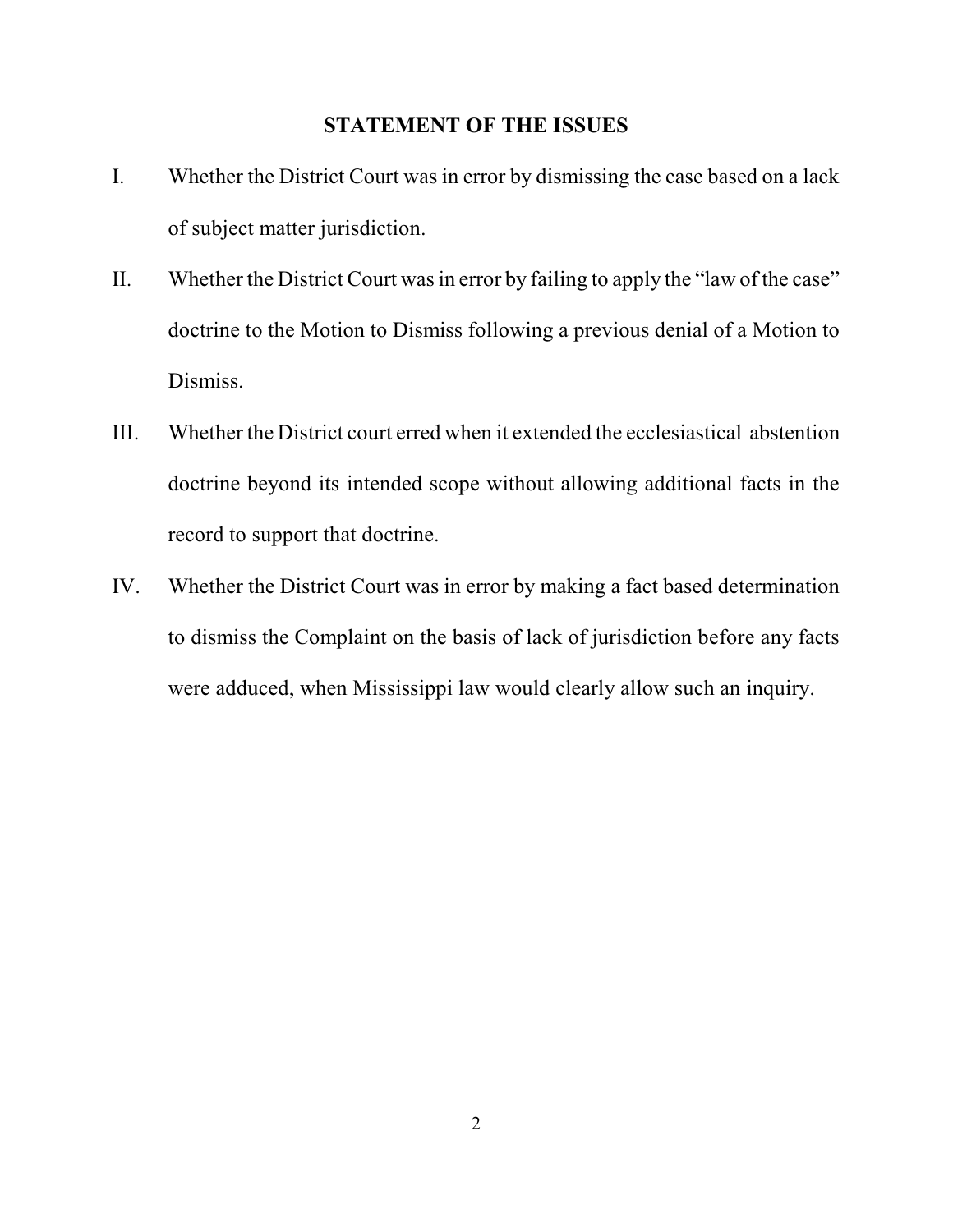### **STATEMENT OF THE CASE**

#### **A. Course or pertinent proceedings and disposition in the court below.**

An original Complaint was filed by the Appellant in Winston County Circuit Court on April 7, 2017, alleging that the Appellee committed a tort, in whole or in part, in the State of Mississippi by:

### **COUNT I**

The Defendant NAMB is charged with intentional interference with business relationships existing between Plaintiff McRaney and BCMD by interfering with the contractual relationship existing between the two.

### **COUNT II**

The Defendant NAMB committed slander and/or libel by intentionally defaming Plaintiff so as to damage his reputation and character resulting in his ultimate termination.

### **COUNT III**

The Defendant NAMB is charged with intentional interference with business relationships by tortiously interfering with Plaintiff's existing relationship with a speaking engagement in Louisville, Mississippi, so as to prevent Plaintiff from speaking at the Mission Symposium.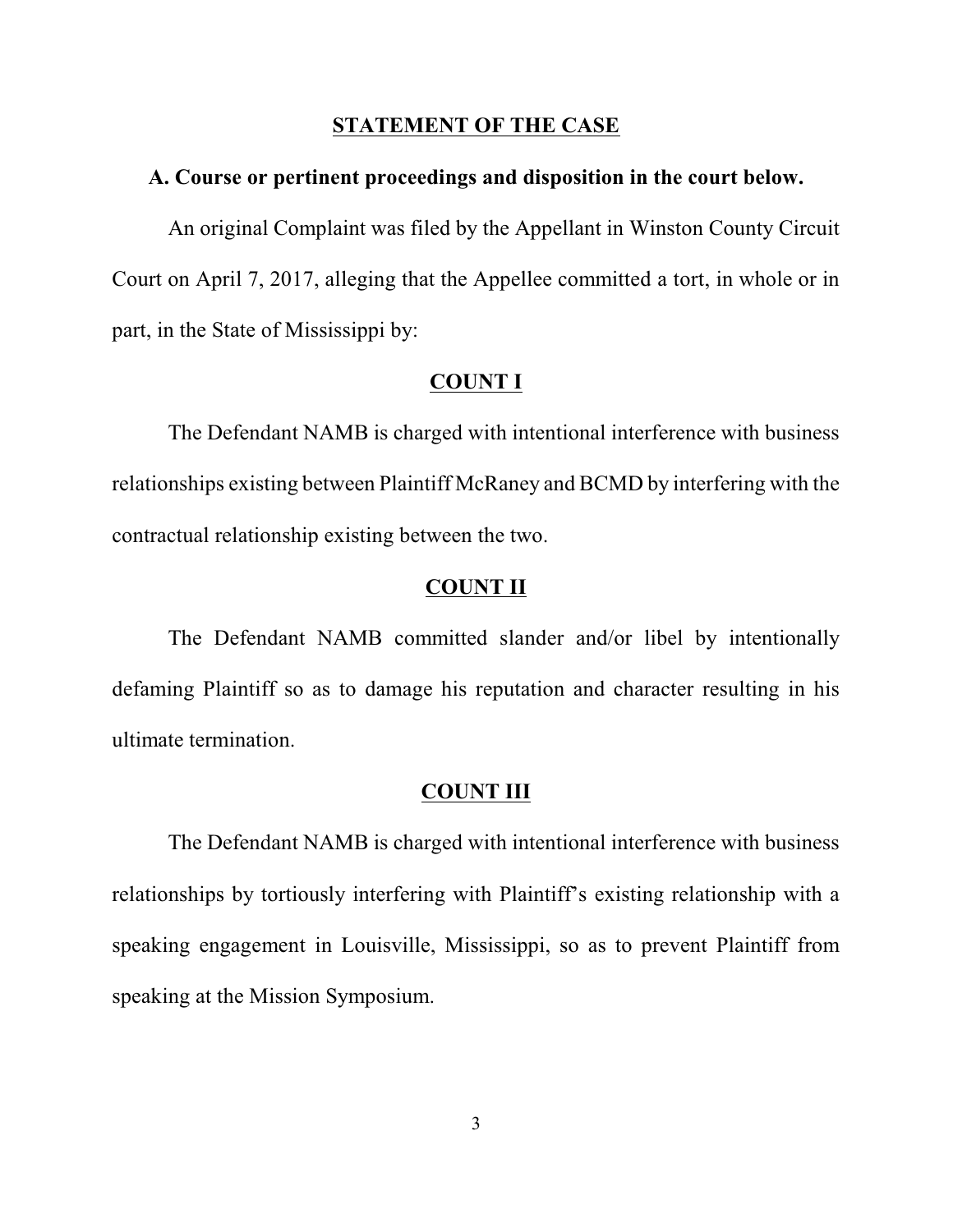#### **COUNT IV**

The Defendant NAMB is charged with intentional interference with business relationships by tortiously interfering with Plaintiff's ability to speak at the Pastor's Conference in Florida.

#### **COUNT V**

The Defendant NAMB is charged with intentional infliction of emotional distress by tortiously displaying an 8x10 photograph of Plaintiff in the reception area of the Defendant's home office in Alpharetta, Georgia, purposely designed to damage the reputation and character of the Plaintiff.

#### **COUNT VI**

The Defendant NAMB is charged with intentional infliction of emotional distress, slander, libel, intentional interference with business relationships resulting in actual economic damages and damages for emotional distress which justifies the imposition of punitive damages against the Defendant. Plaintiff would show that the actions of the Defendant are so outrageous, as pleaded, that he should recover punitive damages, including but not limited to, his attorney's fees.

As the Plaintiff was a resident of the State of Florida, the Defendant was home based in Georgia, and one of the torts occurred in Mississippi, the Defendant filed a Notice of Removal on May 18, 2017, removing the case to the Aberdeen Division of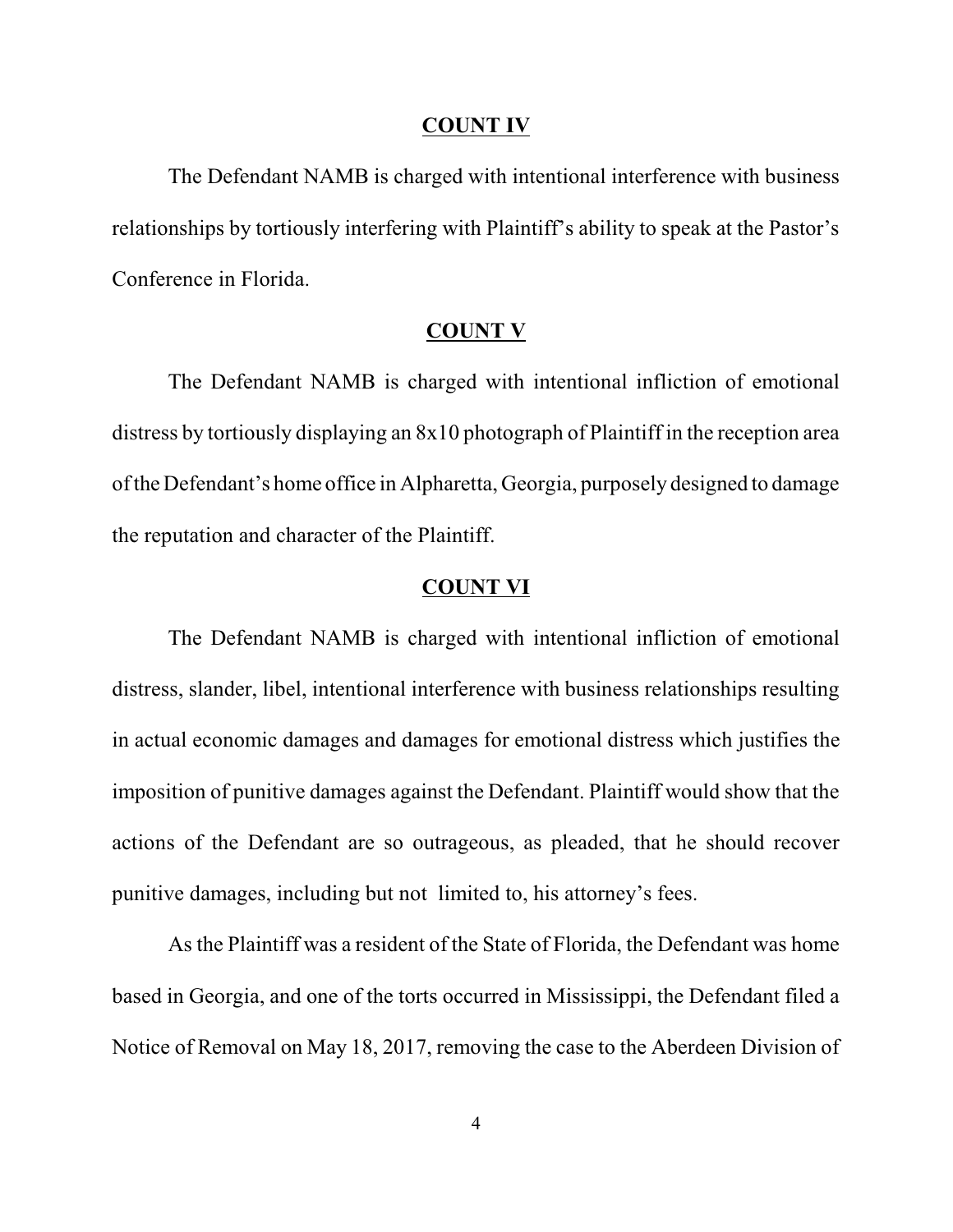the United States District Court, Northern Division. Shortly thereafter, Appellee filed a Motion to Dismiss for failure to state a claim on June 29, 2017, and supporting memorandum. An Order Staying the Case pending a Ruling on the Motion to Dismiss was entered on July 18, 2017. A response was filed by Appellant on July 20, 2017.

The District Court entered an Order Granting in part by dismissing Count IV of the Plaintiff's Complaint and denying in part the Motion to Dismiss. The Court entered an Order denying a Motion for Certificate of Appealability on February 23, 2018, and following a Rule 16 Initial Order, written discovery was begun, a routine Case Management Order was entered and the case was set for trial. The Appellee issued a Subpoena Duces Tecum for the personnel file of Appellant during histenure as Executive Director of the Maryland/Delaware Baptist Convention (BCMD). BCMD filed a Motion to Quash with Supporting Memorandum. Appellee obtained an Order Extending Time to Respond to Discovery on November 1, 2018, and a response and Memorandum to the Motion to Quash on November 2, 2018. Thereafter, Appellee filed a Motion for Partial Summary Judgment and Supporting Memorandum on November 5, 2018. The Court entered an Order Granting the Motion to Dismiss the Subpoena Duces Tecum on November 7, 2018.

On March 5, 2019, the Court entered a Show Cause Order as to why this case should not be remanded to Winston County Circuit Court. Responses were filed by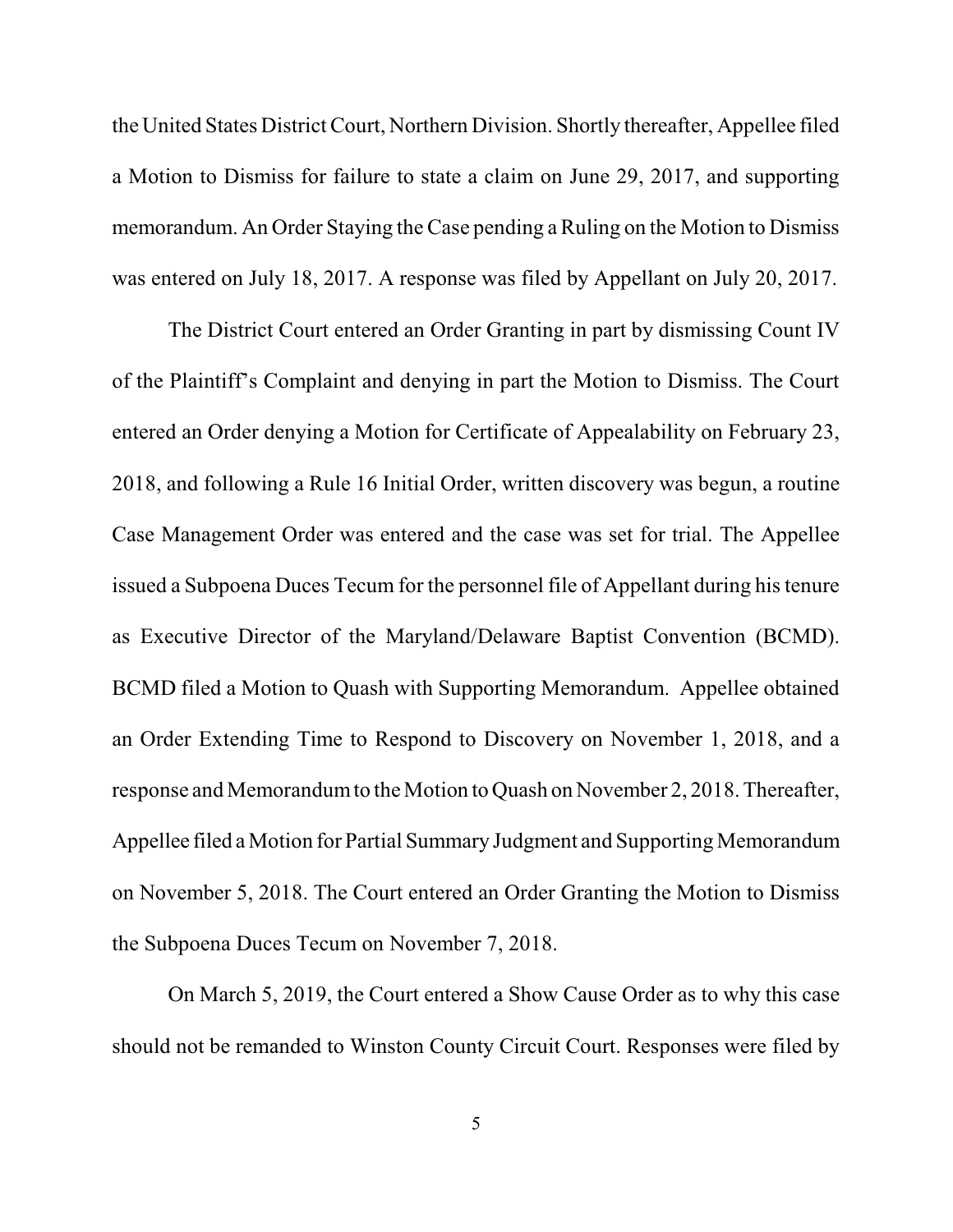both Appellant and Appellee on March 19, 2019, and on April 24, 2019, the District Court Judge entered an Order and Supporting Memorandum Opinion converting the Motion for Summary Judgment into a Motion to Dismiss for Lack of Jurisdiction and entered an Order to that effect. Appellant filed his Notice of Appeal on May 1, 2019, resulting in this appeal.

# **SUMMARY OF THE ARGUMENT**

The final judgment issued by the United States District Court of Mississippi, Northern District, Aberdeen Division on April 24, 2019, should be reversed and remanded for several reasons:

- (a) Subject matter jurisdiction is a threshold inquiry in which the Court initially ruled in favor of the Appellant.
- (b) Having once ruled in favor of the Appellant and finding that the District Court did have subject matter jurisdiction, the "law of the case" doctrine should have applied until a subsequent change in the law or additional facts were addressed.
- (c) Not all torts committed by a religious organization are cloaked with immunity. The Court has a duty to conduct a fact based inquiry to delicately balance the ecclesiastical abstention versus protection of civil wrongs before dismissing a case, byApplying neurtral principles, which is the law in the State of Mississippi .

# **STANDARD OF REVIEW**

The standard of review in this case is *de novo* as it arises from a Motion to

Dismiss based on lack of jurisdiction.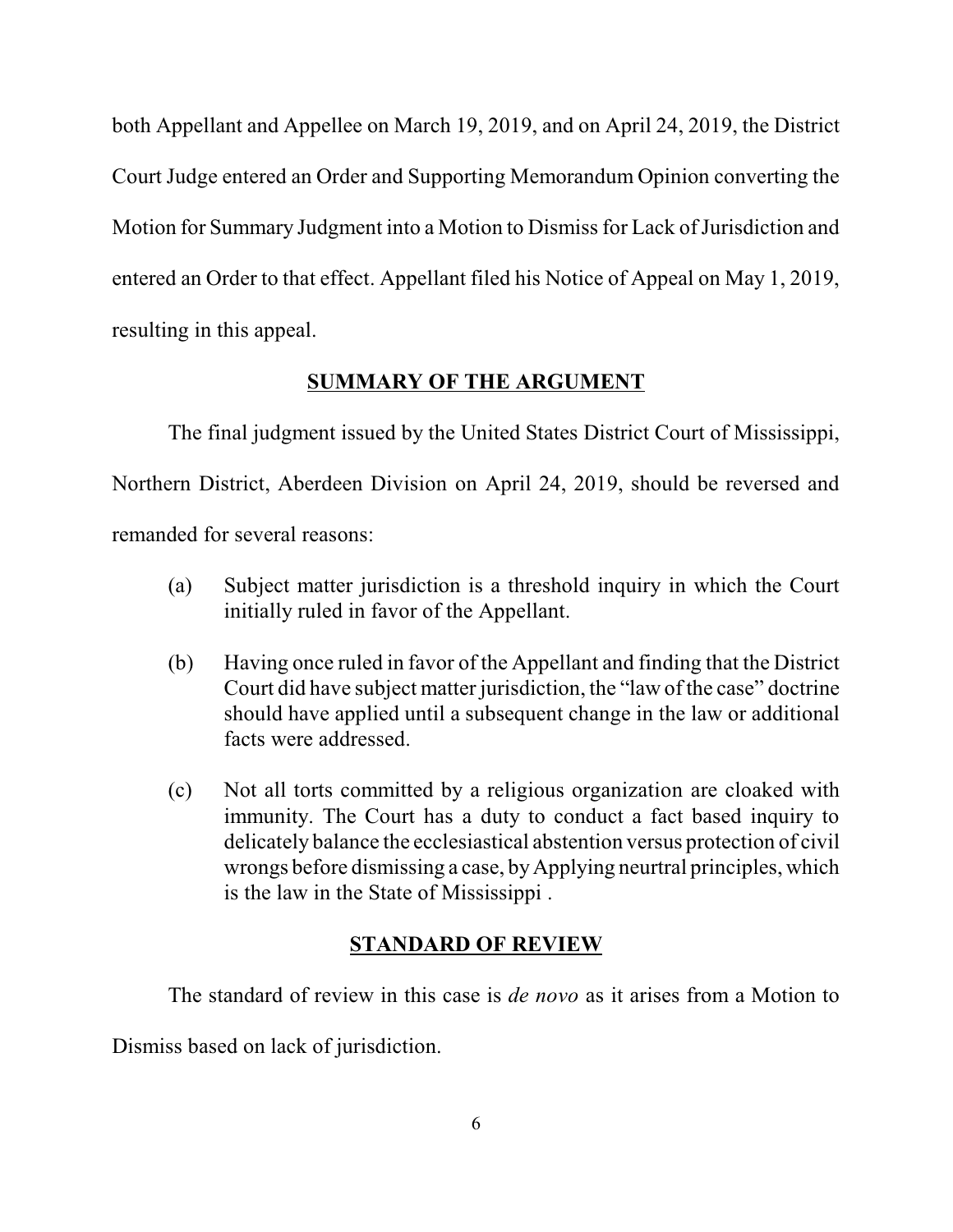"In general, we review a dismissal for lack of jurisdiction subject matter *de novo*, using the same standard as applied by the district court. Dismissal is proper only when 'it appears certain that the Plaintiffs cannot prove any set of facts in support of their claim which would entitle them to relief.' A court may base its disposition of a motion to dismiss for lack of jurisdiction on (1) the Complaint alone; (2) the Complaint supplemented by undisputed facts; or (3) the Complaint supplemented by undisputed facts plus the court's resolution of disputed facts. Where, as here, the district court has relied on the third of these bases and has made jurisdictional findings of fact, those findings are for clear error. *Williamson v. Tucker*, 645 F.2d 404, 413 (5th Cir. May 1981)." *Alan Robinson v. TCI/US West Communications, Inc.,* 117 F.3d 900 (1997) at page 904.

#### **ARGUMENT**

# **I. Whether the District Court was in error by dismissing the case based on a lack of subject matter jurisdiction.**

Subject matter jurisdiction is a threshold inquiry which must be determined before a Court may proceed to the merits. In a case of a tort vs. the ecclesiastical abstention doctrine, this is the first issue to be resolved. The case of *Frank L. Schmidt, Sr., and Henry W. Kinney, et al. v. Catholic Diocese of Biloxi, Thomas J. Rodi and Dennis Carver,* 18 So.3d 814 (2009), states,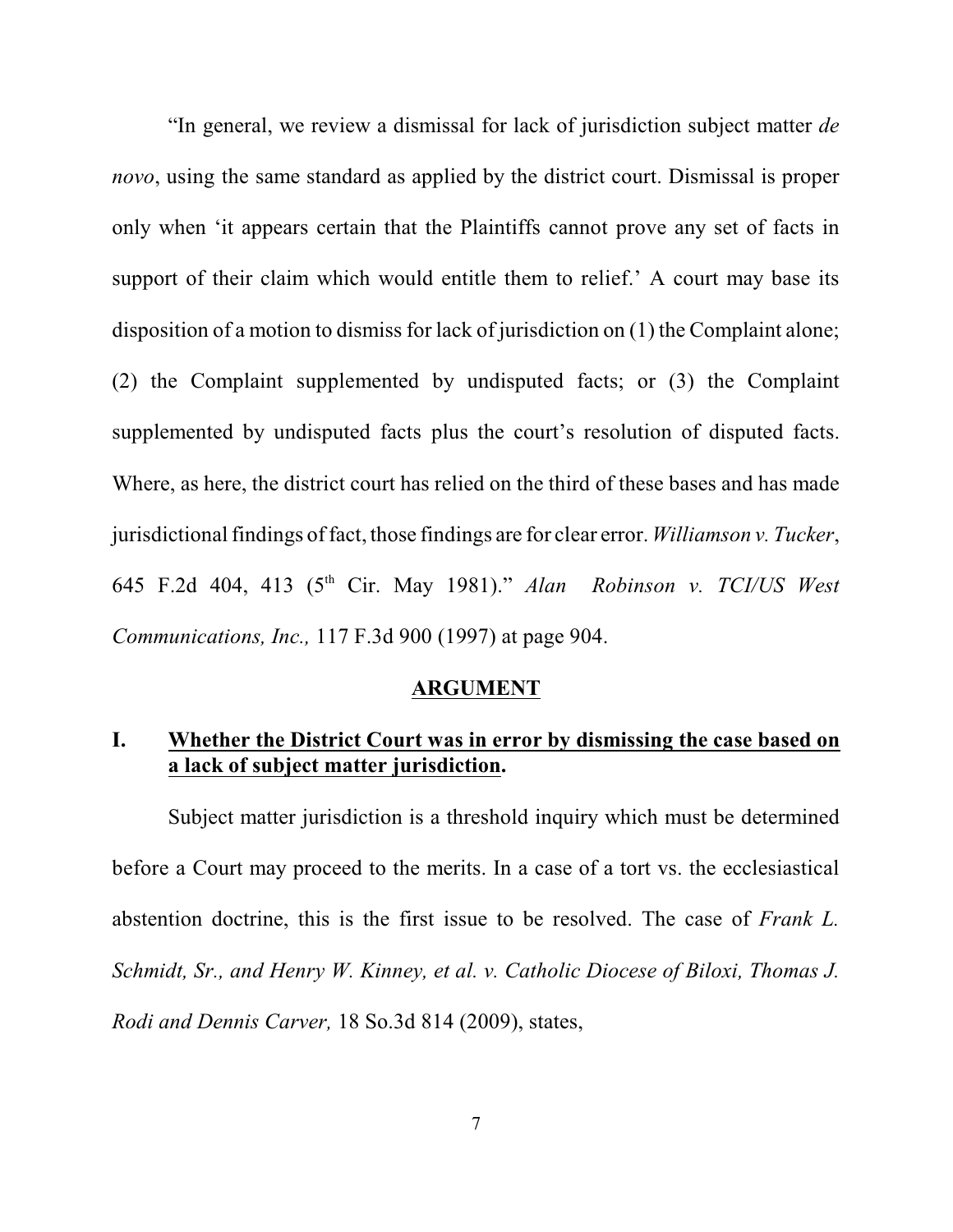"Generally, civil courts may not second-guess church administrative or management decisions, or substitute their judgment in place of the church's." *id*. at 829. Appellant is not challenging the Baptist Convention of Maryland/Delaware's (BCMD) right to terminate his employment. This, his former employer, had a right to do. But, Appellant is contesting the right of the Defendant NAMB to exercise the "Golden Rule" in ensuring the termination of Dr. McRaney i.e., "He who hasthe gold makes the rules," and by continuing to interfere with his business after his termination. Recognizing also, that Dr. McRaney's termination from employment as a result of an inter-organizational challenge of authority, does not relieve such organizations from a judicial inquiry. In fact, case law even supports a Court's review of an intra-church related financial inquiry given the right circumstances.

"While churches have large, almost-unfettered discretion in their administrative decision-making, they are not entitled to violate recognized duties or standards of conduct." *See Morrison*, 905 So.2d at 1242. *Morrison* recognizes a church or religious organizations's potential liability for diverting funds which have been solicited and accepted for a particular purpose, toward an unauthorized purpose. *See id.* In *Morrison*, in dictum, this Court stated that:

[E]ach cause of action asserted against a religious organization claiming First Amendment protection, must be evaluated according to its particular facts. For instance, with respect to a claim of breach of fiduciary duty, a religious organization might enjoy First Amendment protection from claims of failure to provide a certain quantity or quality of religious instruction in exchange for tithes and offerings, *but might not enjoy such protection*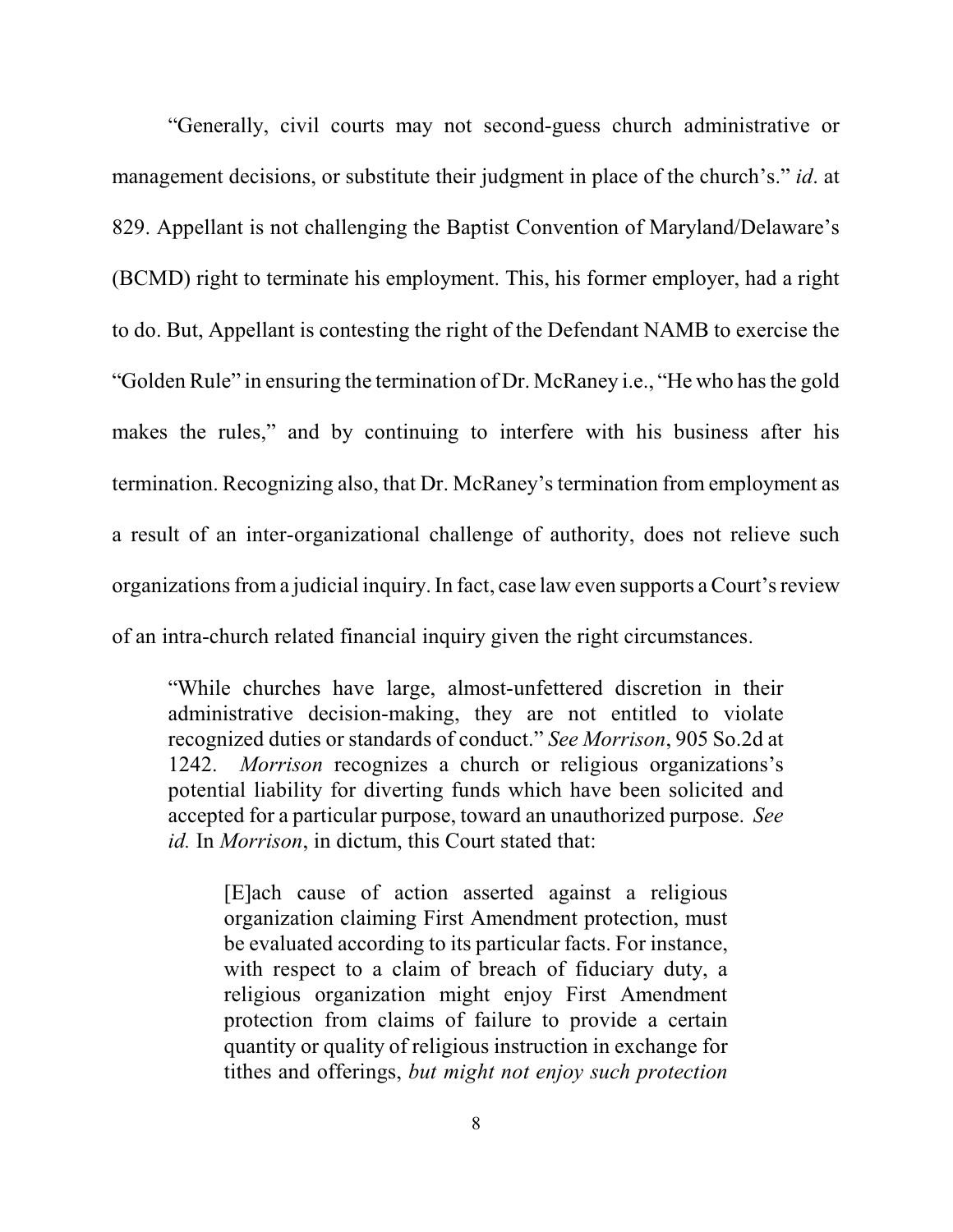*from claims that it solicited and accepted funds to be held in trust for a specific, stated purpose, but spent the funds for an unauthorized purpose. Schmidt* at page 830.

So, given that there is no bright line rule to preclude judicial inquiries into cases where church funds are used for an unintended purpose, does not that principal set precedence for inquiries into church sanctioned torts?

The *Schmidt* Court concluded that "[w]e find that subject matter jurisdiction exists over a claim that a religious entity breeched a fiduciary duty by improperly diverting designated funds." *Id* at p. 830.

"[W]e do not in any way suggest that Church Defendants have improperly diverted designated funds. The only issue before us is whether our courts may exercise subject matter jurisdiction over such claims. We simply find that a religious entity is not exempt from these types of suits in a court of law." at 832.

In *Schmidt*, the Plaintiff alleged that Father Carver made intentional misrepresentations in soliciting contributions for the rebuilding of St. Paul's which was destroyed by Hurricane Katrina. The case of the Plaintiff's Complaint was one of fraud...Moreover, the First Amendment does not protect fraudulent statements that concern neither religious doctrine nor practice... Plaintiffs have asserted a commonlaw tort which can be decided on neutral principles of law without excessive entanglement in ecclesiastical affairs...

"We find that subject matter jurisdiction exists over Plaintiffs' claim of intentional misrepresentation; therefore, we reverse the chancellor, and remand this issue for further proceedings consistent with this opinion. By doing so, we do not suggest that Father Carver did, in fact, act fraudulently. But " '[w]hen considering a motion to dismiss, the allegations taken in the complaint must be taken as true....'" *Scaggs v.*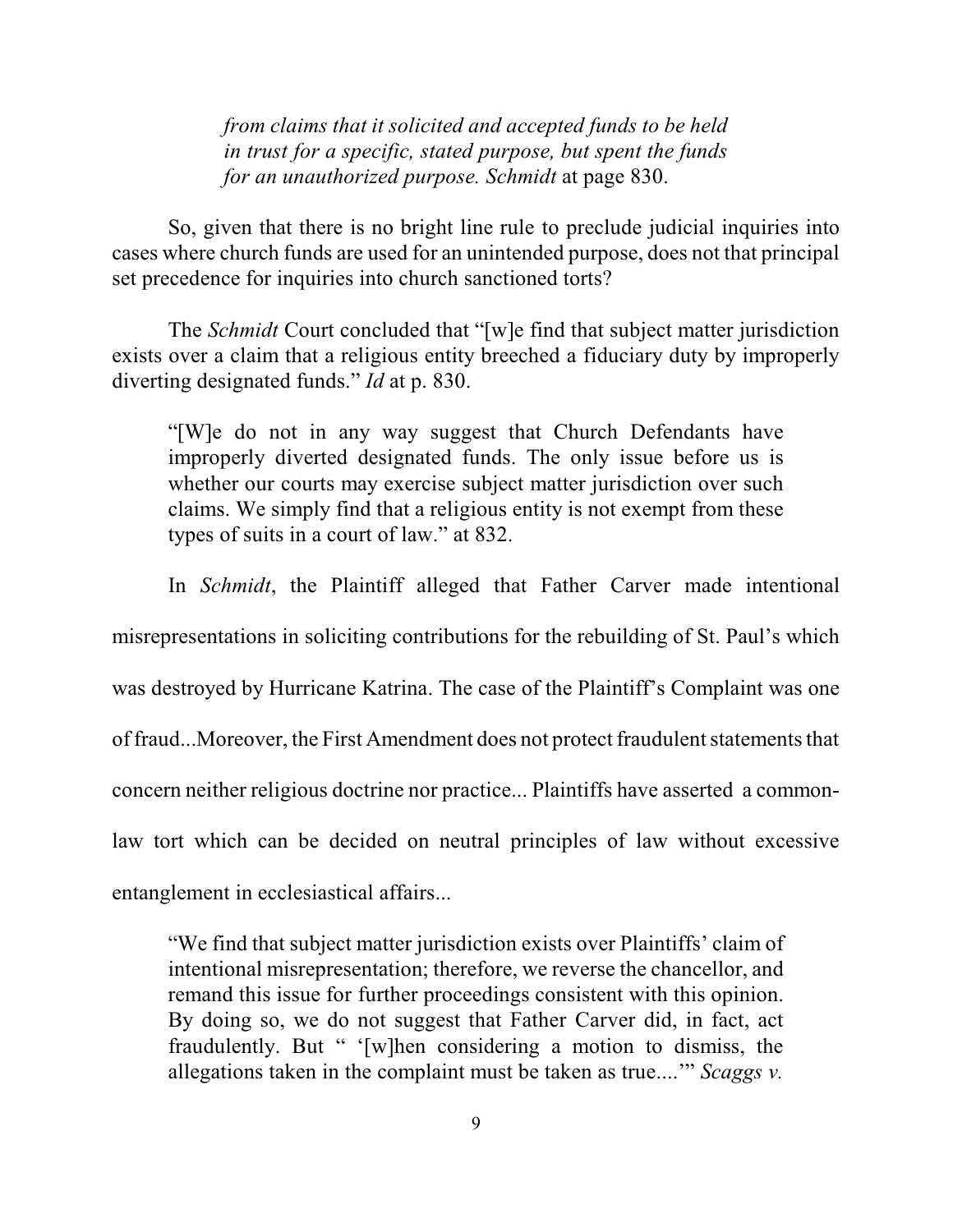*GPCH-GP, Inc*. 931 So.2d 174, 1275 (Miss.2006) (quoting *Lang v. Bay St. Louis/Waveland Sch. Dist.*, 764 So.2d 1234 (Miss.1999)). *Schmidt* at 832.

Granted, the lower court found that the "ministerial exception," which "provides that civil courts lack subject matter jurisdiction to decide cases concerning employment decisions by religious institutions concerning a member of the clergy or an employee in a ministerial position" did not apply to the case at bar. *Watson v. Jones*, 80 U.S. 679 (1871) at p. 728. But, this doctrine is also important for the following reasons. Appellant was never employed by the Defendant NAMB; never was subject to termination by the Defendant NAMB; and Appellant takes no issue with his employer, i.e., BCMD's ability to fire him unmolested. What is important in this context however, is that the firing of the Appellant would have no legal basis for the court's intervention. Of equal importance is that the torts committed by the Defendant NAMB has no ecclesiastical court to which the Appellant may appeal. Appellant's only recourse is a legal action in a court of law.

# **II. Whether the District Court wasin error by failing to apply the "law of the case" doctrine to the Motion to Dismiss following a previous denial of a Motion to Dismiss.**

Appellant is first asking this court to consider the lower court's prior decision of January 18, 2018, in which the issue of subject matter jurisdiction was determined. "[A]lthough the factual development of this case may later prove otherwise." Opinion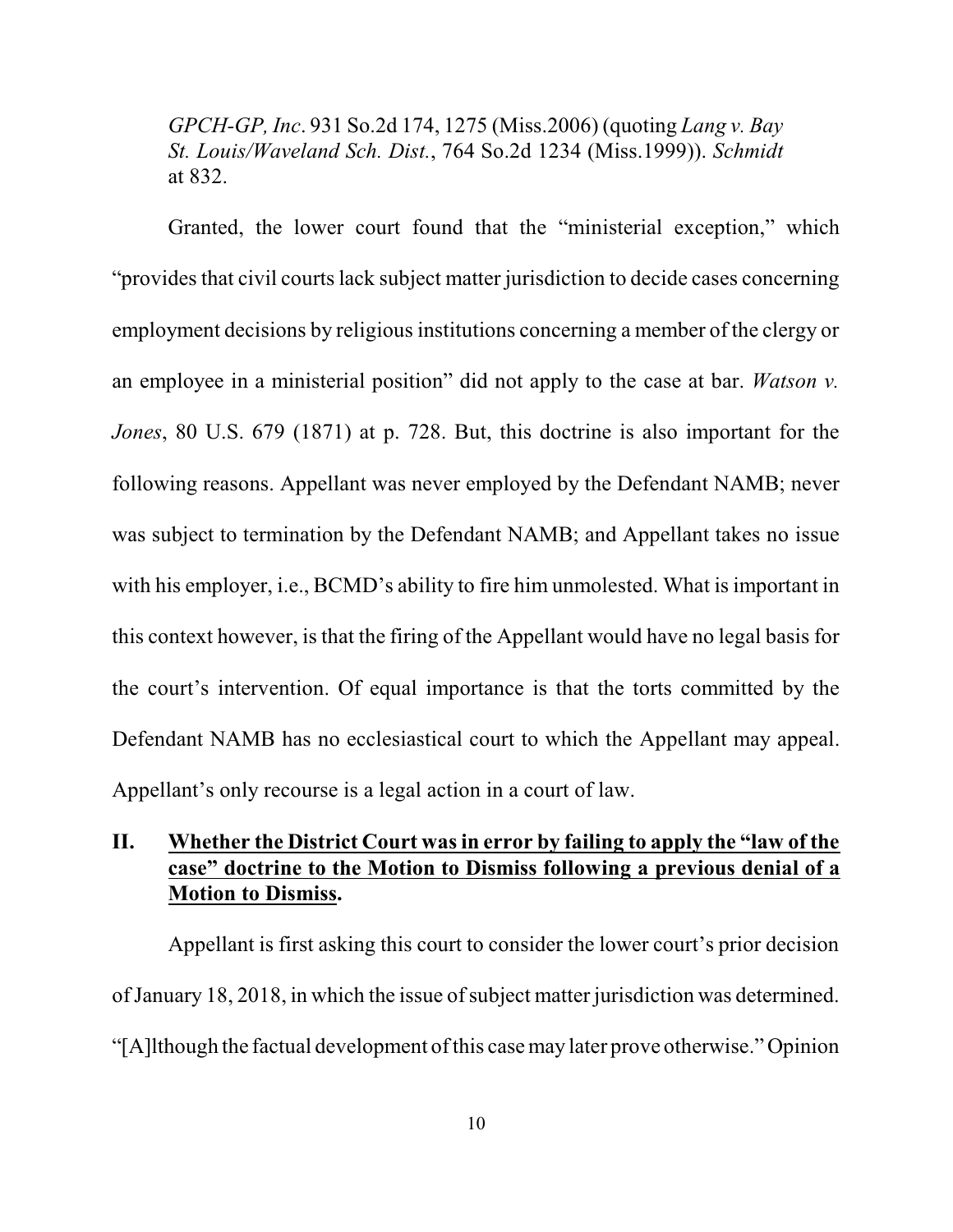of January 18, 2018 at ROA. 19-60293.137. Then the court determined, "it will not apply the ecclesiastical abstention doctrine to dismiss McRaney's remaining claims at this time." *id.* This issue had been throughly briefed by the parties at Appellee's Motion [ROA. 19-60293.72-100],Appellant's Reply[19-60293.106-112], Appellee's Rebutal [ROA. 19-60293.118-122, and submitted to the Court on the Appellee's Rule 12(b)(6) Motion to Dismiss. The lower court decided in favor of the Appellant, save only the dismissal of Count IV., alleging an intentional interference with contractual relations in Florida. The lower court dismissed this Count on the legal basis that the Appellant was ultimately allowed to speak, hence no damages. No exception was taken as to the court's ruling by Appellant and the case proceeded.

The Appellee thereafter filed a Rule 56 Motion for Summary Judgment asking in part to dismiss Count I and Count II as to punitive damages based on the underlying claims in Counts I and II. Appellee asserted that they were entitled to a dismissal because of Appellant's execution of a "Separation Agreement and Release" which Appellant signed on June 8, 2015. This document was produced in response to a Motion to Quash filed by the Baptist Convention for Maryland/Delaware, Inc. ("BCMD") following a Subpoena Duces Tecum served on BCMD by Appellee. Because BCMD asserted its rights under the First Amendment Religion Clause and asked the court to dismiss the suit, Appellee also asked the court for PARTIAL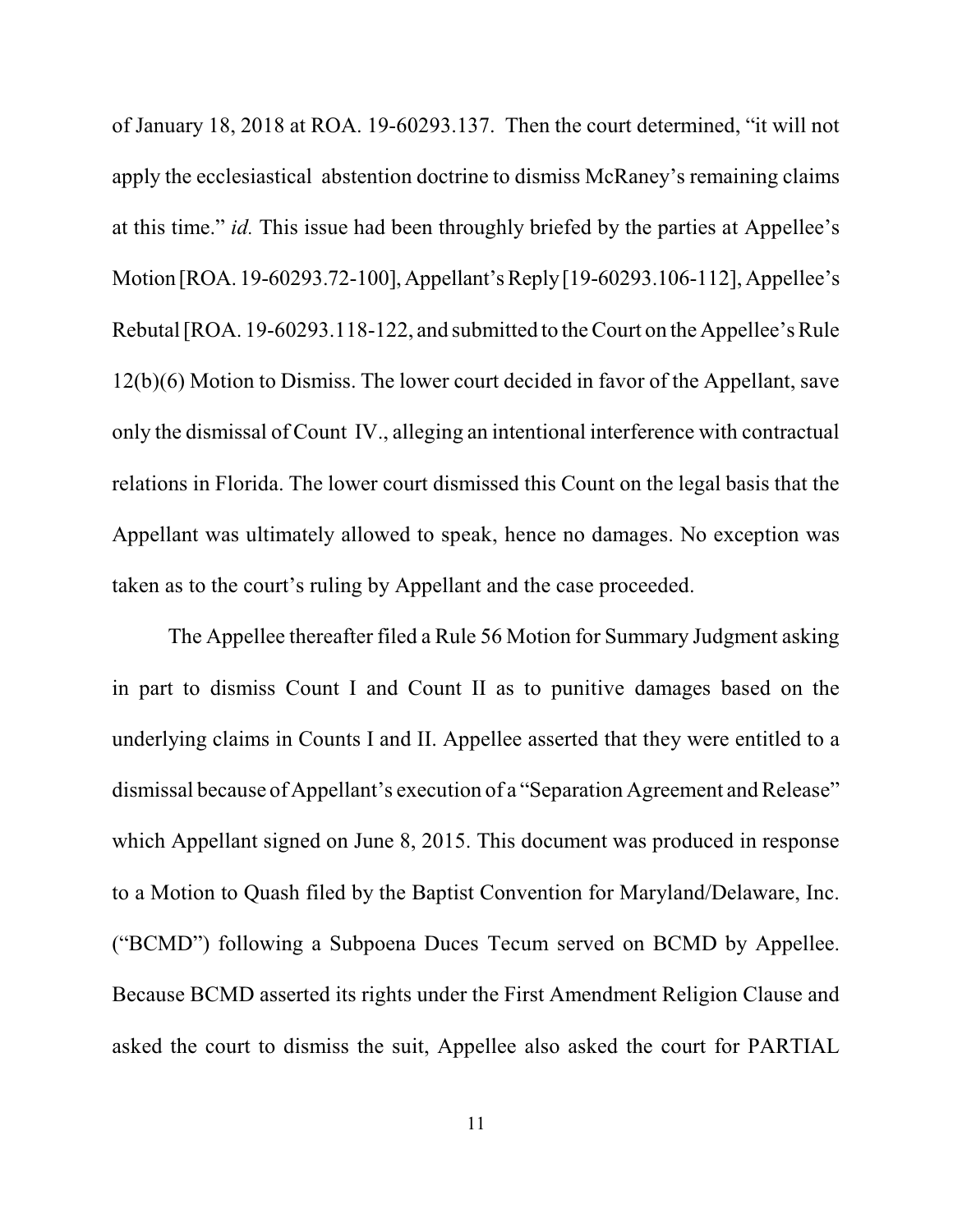SUMMARY JUDGMENT (emphasis mine) on CountsI and II. But nowhere, did the Appellee ask for a dismissal of the claim, conceding that the "remaining claims would be these set forth in Counts III and V." The grant of Appellee's Motion for Partial Summary Judgment would have substantially narrowed the issues, but not dismissed the suit.

Then the court *sua sponte* entered an Order on March 4, 2019, that the parties should brief whether the Federal Court had subject matter jurisdiction and whether the case should be remanded. The court only stated, "The court is currently in doubt of its subject matter jurisdiction over any of McRaney's claims." March 4, 2019, Show Cause Order at ROA. 19-60293.308-310. Appellant mistakenly believed that the subject matter issue was already resolved, even if in doubt, and posited an argument as to whether remand should lie, because at that time, no additional facts had been added. In fact, the only additional fact that was added to the record was the incorrect fact that "[t]o prove those claims, McRaney has already attempted to obtain from the BCMD his entire personnel filed by Subpoena. Review of McRaney's claims would necessarily involve review of matters of religious doctrine or internal church governance, the Court denied the motion. The Court should have instead used the Rule 12(b)(1) subject-matter jurisdiction standard in determining whether the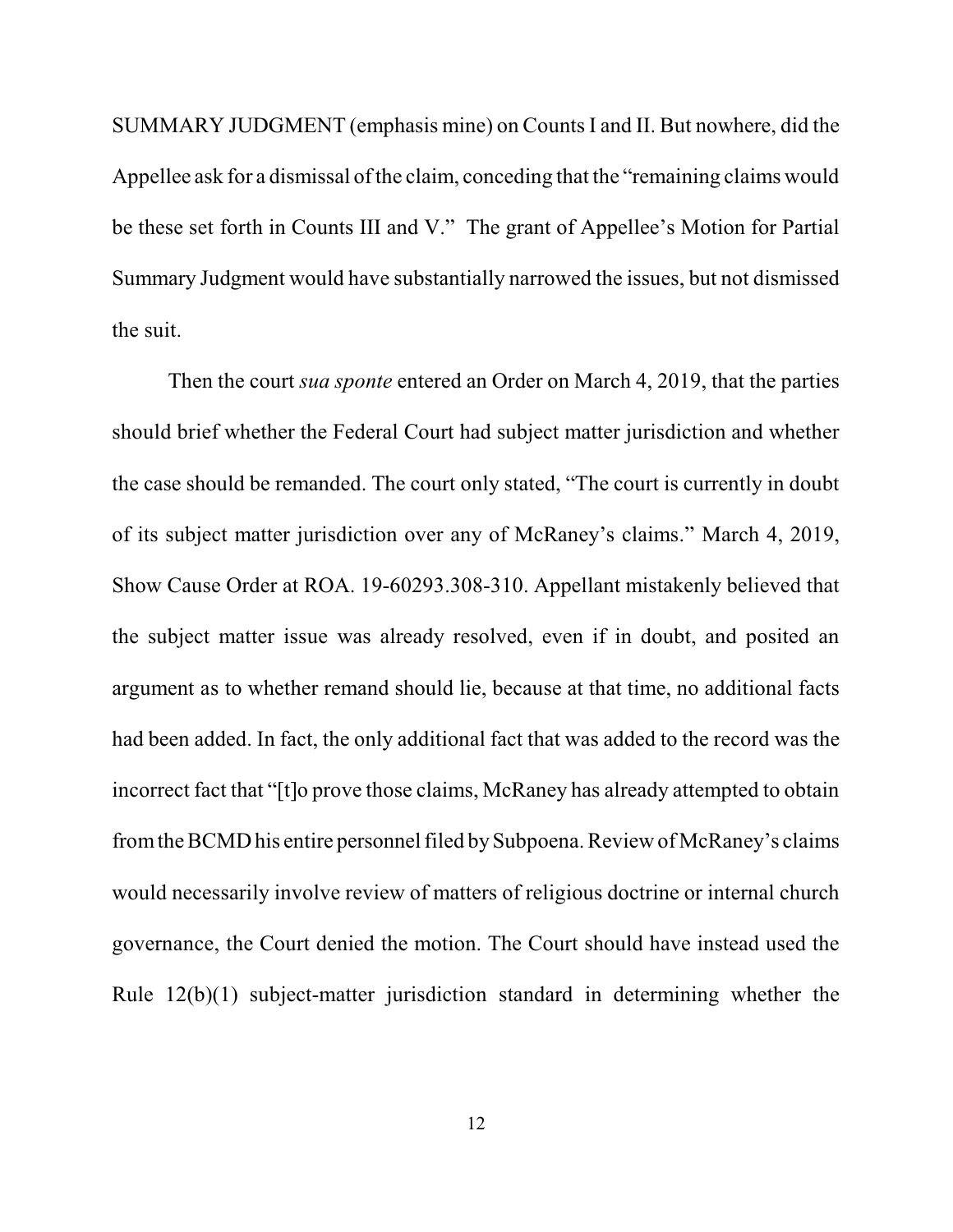ecclesiastical abstention doctrine applied." [ROA. 19-60293.309]. Actually, it was Appellee who issued the subpoena for the file, not Appellant McRaney.

Finding no reason to conclude that remand was warranted, Appellant conceded to that fact believing the case would continue in the Northern District. Even though Appellant originally filed his Complaint in the Winston County Circuit Court, he could not conceive of a reason for the remand. But likewise, Appellant never conceived that the court would reconsider its previous ruling, find without a doubt that there was no subject matter jurisdiction and dismiss the case presumably with prejudice, all without additional facts or a change in the law.

The lower court determined in its March 4, 2019, Show Cause Order at page 3, that "it has a continuing duty to assess its subject matter jurisdiction through all phases of the litigation. *Arbaugh v. Y &H Corp.*, 546 U. S. 500, 501, 126 S.Ct. 1235, 163 L.Ed. 20 1097 (2006)." [ROA. 19-60293.310]. But this duty seemsto be in direct contradiction to the doctrine of "Law of the Case" set forth in another U. S. Supreme Court Case. The "Law of the Case" doctrine posits that when a court decides upon a rule of law, that decision should continue to govern the same issues in subsequent stages in the same case." *Christianson v. Colt Indus. Operating Corp*., 486 U.S. 800, 815-16, 108 S.Ct. 2166, 100 L.Ed. 2d 811 (1988).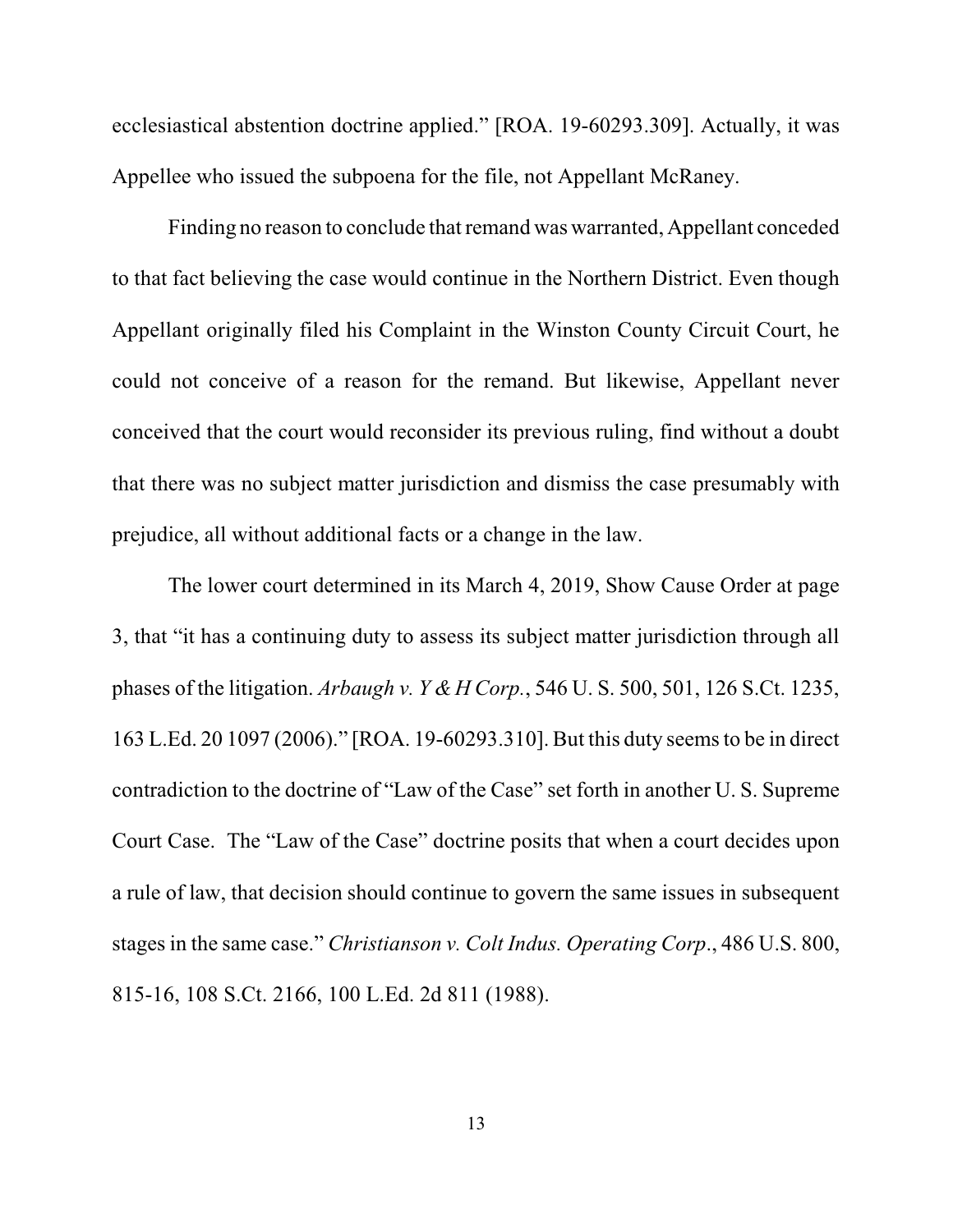In considering the court's ability to reconsider its own ruling, Appellant

acknowledges Rule 54(b) that,

"Provides that "non-final orders 'may be revised at any time before the entry of a judgment adjudicating all the claims and all the parties' rights and liabilities." *Galvan v. Norberg*, 678 F.3d 581, 587 (7<sup>th</sup> Cir. 2012) (quoting Fed. R. Civ. P. 54(b)); *see also id.* At 587 n.3 ("Rule 54(b) governs non-final orders and permits revision at any time prior to the entry of judgment."). "Unlike the case in which a judgment is sought to be vacated...a motion to reconsider a ruling is constrained only by the doctrine of the law of the case. And that doctrine is highly flexible, especially when a judge is being asked to reconsider his own ruling" *Pickett v. Prince*, 207 F.3d 402, 407 (7<sup>th</sup> Cir. 2000) (emphases omitted). "Specifically, "the law of the case doctrine permits 'a court to revisit an issue if any intervening change in the law, or some other special circumstance, warrants reexamining the claim." *EEOC v. Sears, Roebuck & Co.,* 417 F.3d 789 , 796 (7th Cir. 2005) (quoting *United States v. Thomas*, 11 F.3d 732, 736 (7th Cir. 1993);*see also Santamarina v. Sears, Roebuck & Co., 466 F.3d 570, 571-72 (7<sup>th</sup> Cir. 2006) ("The* authority of a district judge to reconsider a previous ruling in the same litigation ... is governed by the doctrine of the law of the case, which authorizes such reconsideration if there is a compelling reason, such as a change in, or clarification of, law that makes clear that the earlier ruling was erroneous." *Bank of Waunakee v. Rochester Cheese Sales, Inc.*, 906 F.2d 1185, 1191 (7<sup>th</sup> Cir. 1990) (noting that a "basis for a motion to reconsider [is] a controlling or significant change in the law or facts since the submission of the issue to the [c]ourt") (citation omitted). *Greene v. Mizuho Bank, Ltd.*, 289 F. Supp. 3d 870 (N. D. Ill., 2017) at page 874.

# **III. Whether the District court erred when it extended the ecclesiastical abstention doctrine beyond itsintended scope without allowing additional facts in the record to support that doctrine**.

Notwithstanding that there were none of the above factors allowing the court

to deviate from the law of the case, the lower court converted NAMB's Motion for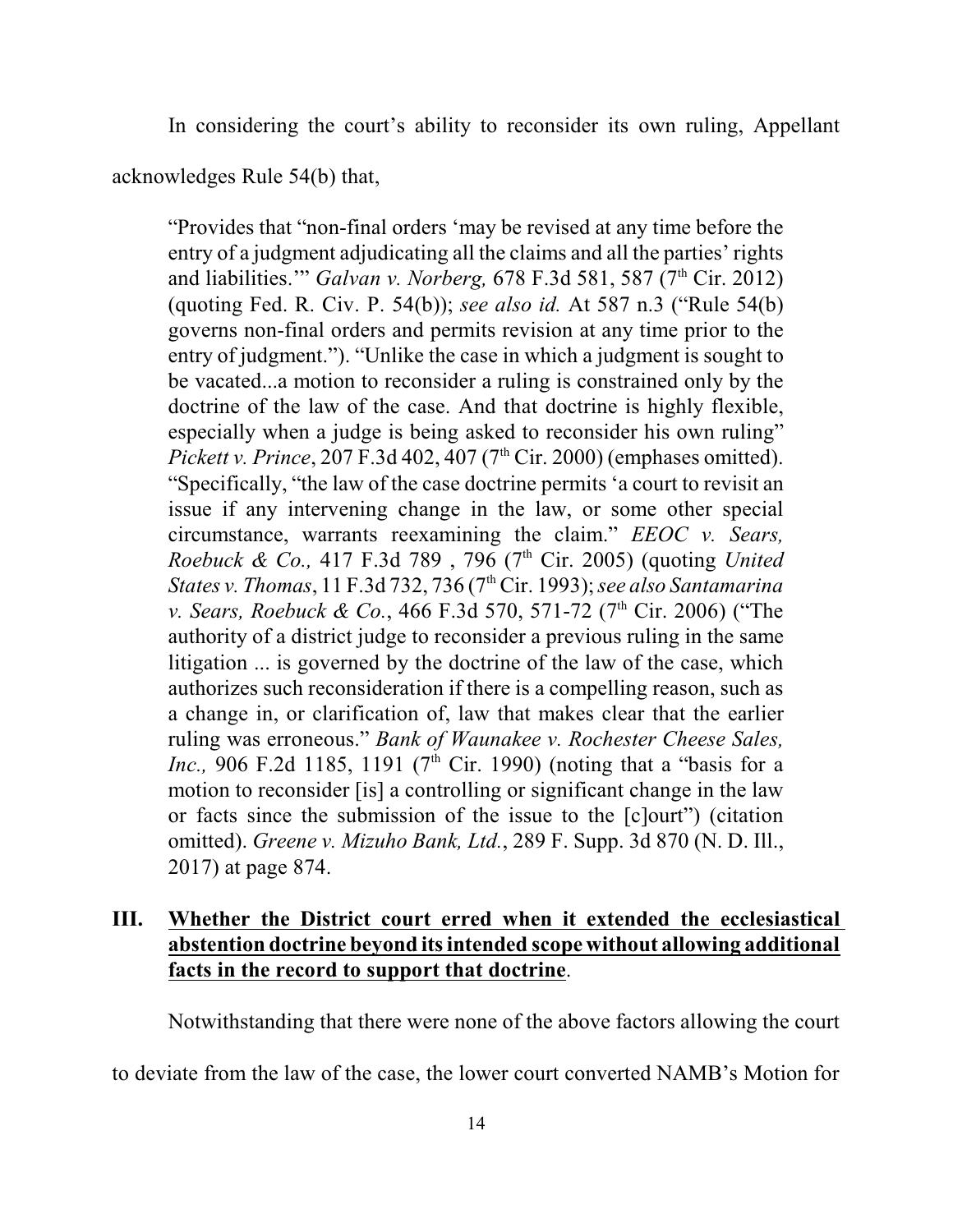Summary Judgement to a Rule 12(b)(1) Motion to Dismiss for Lack of Subject Matter Jurisdiction. But, assuming arguendo that the lower court can reconsider its prior decision without any additional facts, the case boils down to whether a non-pastor, acting in an administrative office of a religious body, is prohibited from bringing an intentional tort claim against another religious body with whom he has never been employed? Were this a case involving two corporations, one of whom exerted their power and influence to force the termination of the other's employee, and then intentionally set about to damage that employee from business opportunities within the same sphere, say book publishing for example, then certainly a case would lie. Present here, is whether both the State and Federal Constitutions provide protection to Appellant or cloak the tortious acts of a religious organization with immunity under the ecclesiastical abstention doctrine?

May a religious organization commit intentional torts, which would be actionable if done by a secular organization, with impunity "under a cloak of religion?" The case of *Pleasant Glade v. Schubert*, 264 S.W. 3d 1, 11-12 (Tex. 2008) stated, "we do not mean to imply that 'under the cloak of religion, persons may, with impunity,' commit intentional torts upon their religious adherents." At page 12. Some courts will even carve out an exception to the "ministerial exception doctrine" for certain defamatory statements accusing a pastor of theft and/or dishonesty,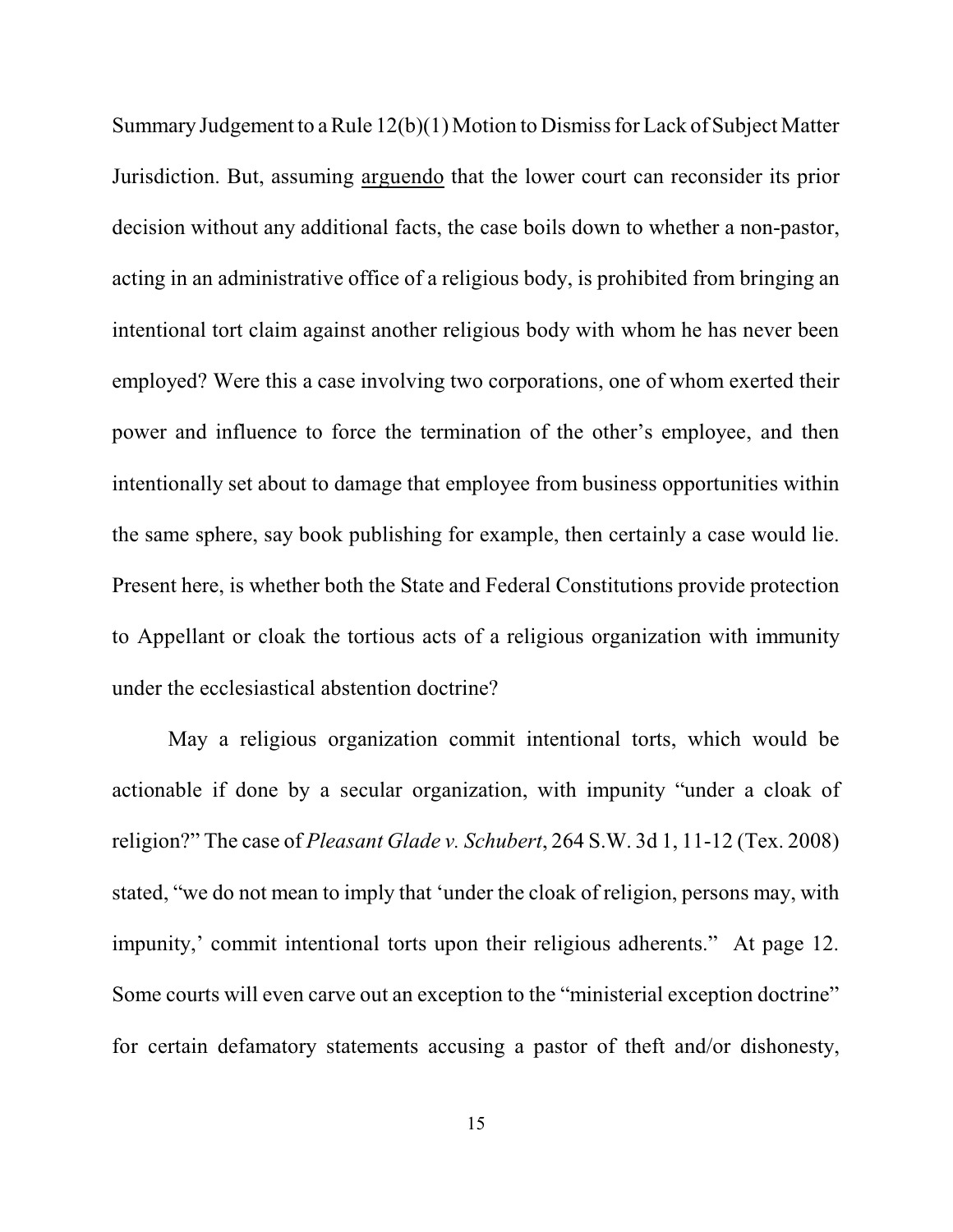holding that such actions against a pastor is not protected by the ministerial exception as will be shown herein later.

Present here is a case in which the Appellant did not work for the Appellee. Taking as true, the factual allegations of the Complaint, the conflict between Appellant and Appellee was nothing more than a power play as to who would be in control, in which the Appellee used financial threats to gain control over an autonomous organization. There was no doctrinal schism, no heresy, nor anything which the Supreme Court said in *Watson v. Jones,* 80 U.S. 679, 20 L.Ed 666 (13 Wall. 1871), which case set out what has come to be known as the "deference rule." In 1871, the *Watson* court said,

"Whenever the questions of discipline, or of faith, or ecclesiastical rule, custom, or law have been decided by the highest of these church judicatories to which the matter has been carried, the legal tribunals must accept such decisions as final and as binding on them in their application to the case before them. *Id*. 80 U. S. At 727."

Quoting from *Presbytery of Beaver Butler of United Presbyterian Church in U. S. v. Middlesex Presbyterian Church*, 489 A. 2d 1317, 507 P. A. 255 (Sup.CT. of Pennsylvania 1985.) At page 1319.

In deciding that the secular courts may handle a dispute among members of a religious denomination over the ownership of church property *Beaver Butler* stated, "[t]hese disputes are questions of civil law and are not predicated on any religious doctrine." at 1321...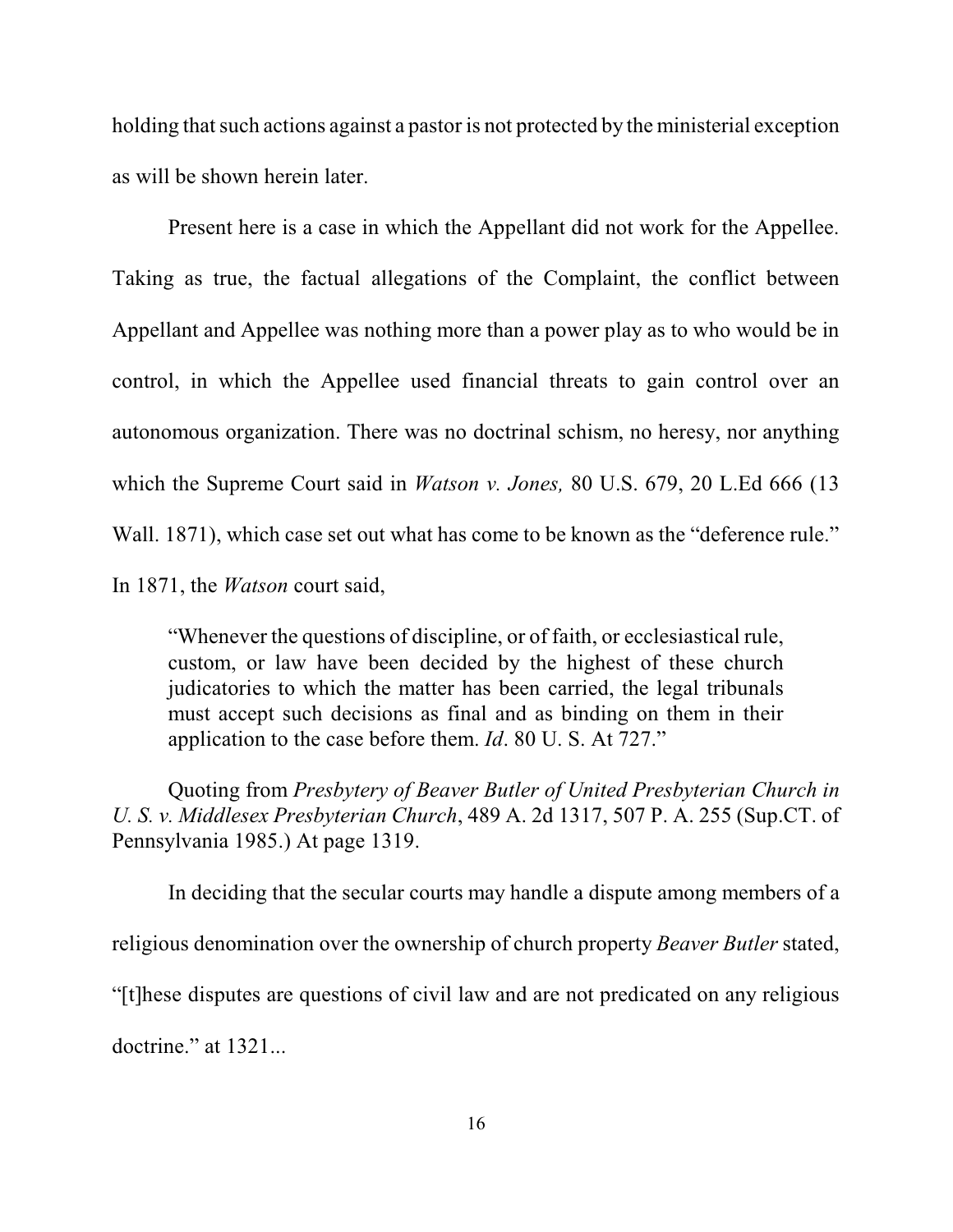"From this consideration has evolved what is called the 'neutral principle approach' delineated in *Presbyterian Church in the United States v. Blue Hall Memorial Church*, 393 U. S. 440, 89 S.Ct. 601, 21 L Ed. 658 (1969) where the rule was carefully announced." *id*.

While this rule primarily deals with personal property rights within a church

the general thoughts apply to any civil disputes involving civil wrongs not predicated

on any religious doctrine. The above cited case stated,

"[w]hen Caesar enters the temple to decide what the temple believes, he can leave behind only his own views. The view of a court as to who are heretics among warring sects is worth nothing, and must count as nothing if our cherished diversity of religious views is to prevail." *Beaver-Butler* at 1320.

In the case at bar, the lower court can certainly resolve whether a tort has been committed by one separate and independent religious organization versus a former employee of a completely separate and autonomous religious organization as exists in the Southern Baptist Convention, without delving into ecclesiastical questions. The lower court may apply the neutral principals tests to these parties to the same degree as would be applied to non-religious associations. As espoused in the case at bar, there are no doctrinal or ecclesiastical issues dividing the parties. Consequently, Caesar may enter the temple without having to decide what the temple believes and determine if a civil wrong has been committed.

In all actually, the case at bar is stronger in terms against the ecclesiastical abstention doctrine because it involves separate religious organizations operating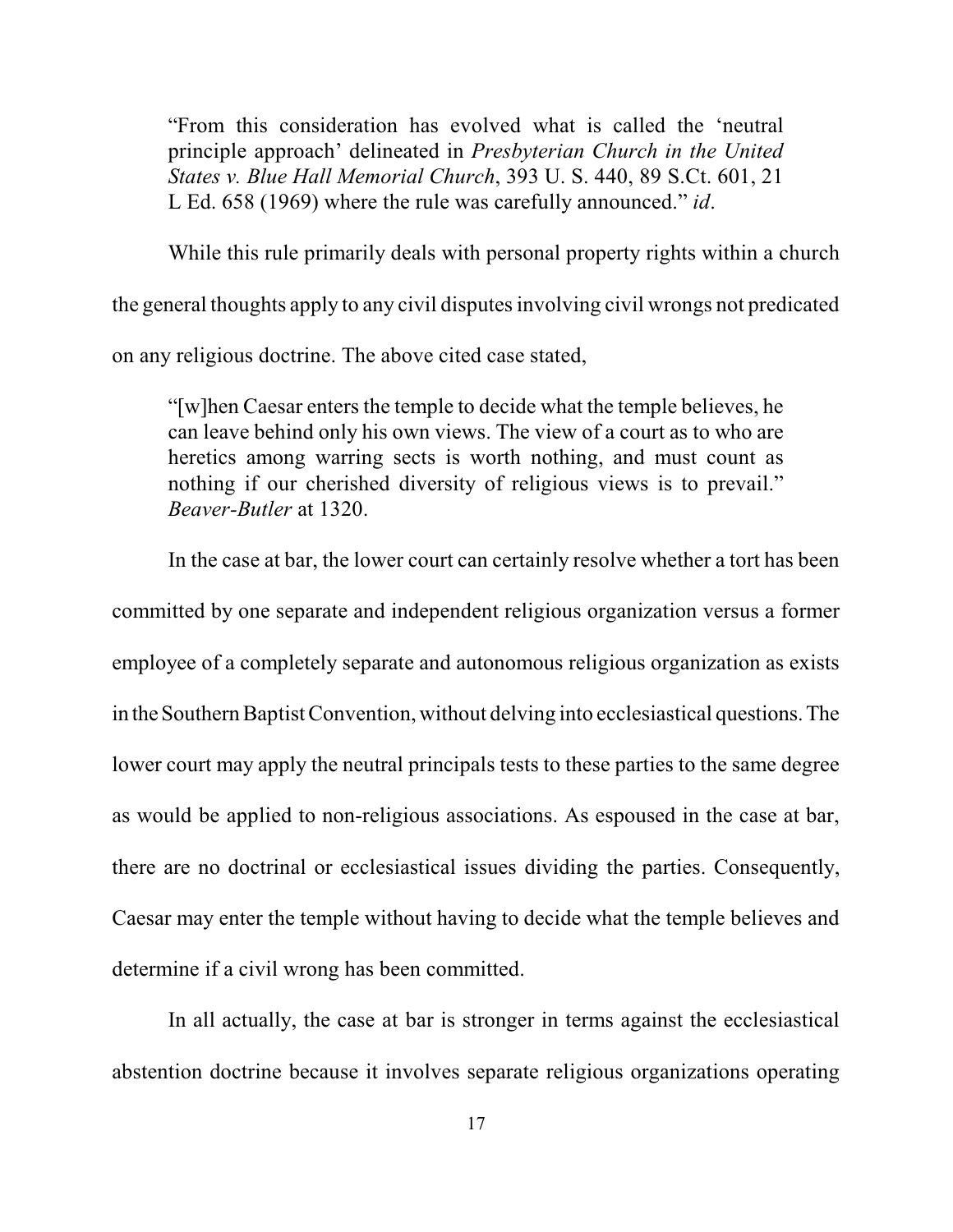voluntarily under a strategic partnership agreement defining their parameters, yet ostensibly, under the same flag. Some jurisdictions allow tort claims to be pursued by parties within the same religious organization. For example, the case of *Marshall v. Muno*, 845 P. 2d 424 (1993) in which a Presbyterian minister brought an action against the executive presbyter asserting claims of defamation, interference with contract and breach of contract. The Plaintiff alleged the Presbyter maliciously made false statements about him to his prospective new church, convincing the church not to hire him. The lower court concluded that they were without jurisdiction to determine the dispute because the First Amendment proscribes a civil court from interfering in relationships between the church and its clergy. The Appellate court affirmed the dismissal of the breach of contract claim, but reversed and remanded for trial the defamation and interference with contract claims. The *Munro* court held that "[h]owever, the claims of defamation and interference with contract should not have been dismissed by the superior court... There is no need for the court to involve itself in Marshall's (Plaintiff) qualifications." *Marshall* at p. 428.

"In this case the core complaint is for defamation. Marshall does not claim he was wrongfully terminated. The defamation and interference with contract claims are not derivative of the contract claim. There is no difficulty in separating the contract claim from the tort claims of defamation and interference with contract." *id.*

"In *Murphy v. Harty*, 238 Or. 228, 393 P.2d 206 (1964), the court found that a communication between officials of the Baptist church, relating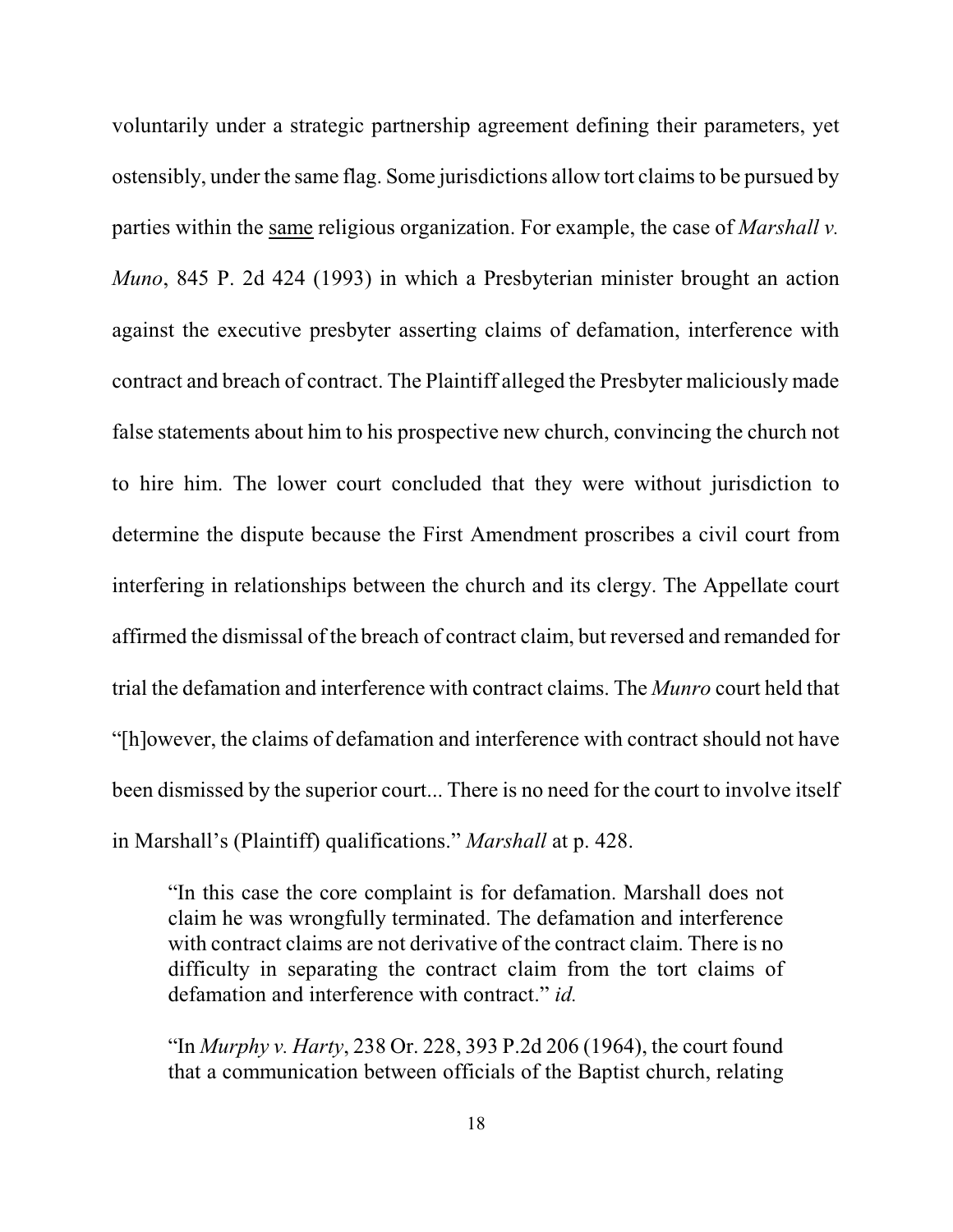the charges that led to the dismissal of a pastor, was conditionally privileged. "[I]f the evidence discloses that the Defendant did not act in good faith, but took advantage of the occasion to injure the Plaintiff in his character or standing the communications would *cease* to be privileged. *Id.* 393 P.2d at 216 (emphasis added.)" *id.*

"In this case, the superior court is not divested of its jurisdiction simply because Munro made his remarks while acting in the course of his duty. That fact only provides Munro with a conditional privilege, which is waived if Marshall can prove that Munro acted with actual malice. *Restatement (Second) of Torts §§ 596 cmt. e and 599-605A (1977); see also Murphy,* 393 P.2d at 214. Determining whether Munro acted with actual malice will not require the court to delve into ecclesiastical concerns. Rather, the issue is whether Munro had "reasonable grounds for believing the defamatory statements... and... whether they were motivated by actual malice." *Id.* 217. This question can be resolved without considering Munro's church related duties and is within the court's jurisdiction." *Marshall*, at page 429.

Another analogous case from yet another jurisdiction helps define these "neutral principles" that may be applied. In *Tubra v. Cooke*, 225 P.3d 862 (Court of Appeals Oregon 2010) a former interimpastor brought a defamation claimagainst his employer church and two of its officials. A jury verdict awarding damages to the Plaintiff was set aside on a JNOV with the trial court concluding that the Free Exercise Clause of the First Amendment to the United States Constitution deprived it of jurisdiction to adjudicate the dispute. The Oregon Supreme Court found that the First Amendment does not bar the Plaintiff's claim and reversed. In the *Tubra* case where the interim pastor was publically accused of financial misappropriation of church funds, the fifty year old Plaintiff had been unable to find steady work as a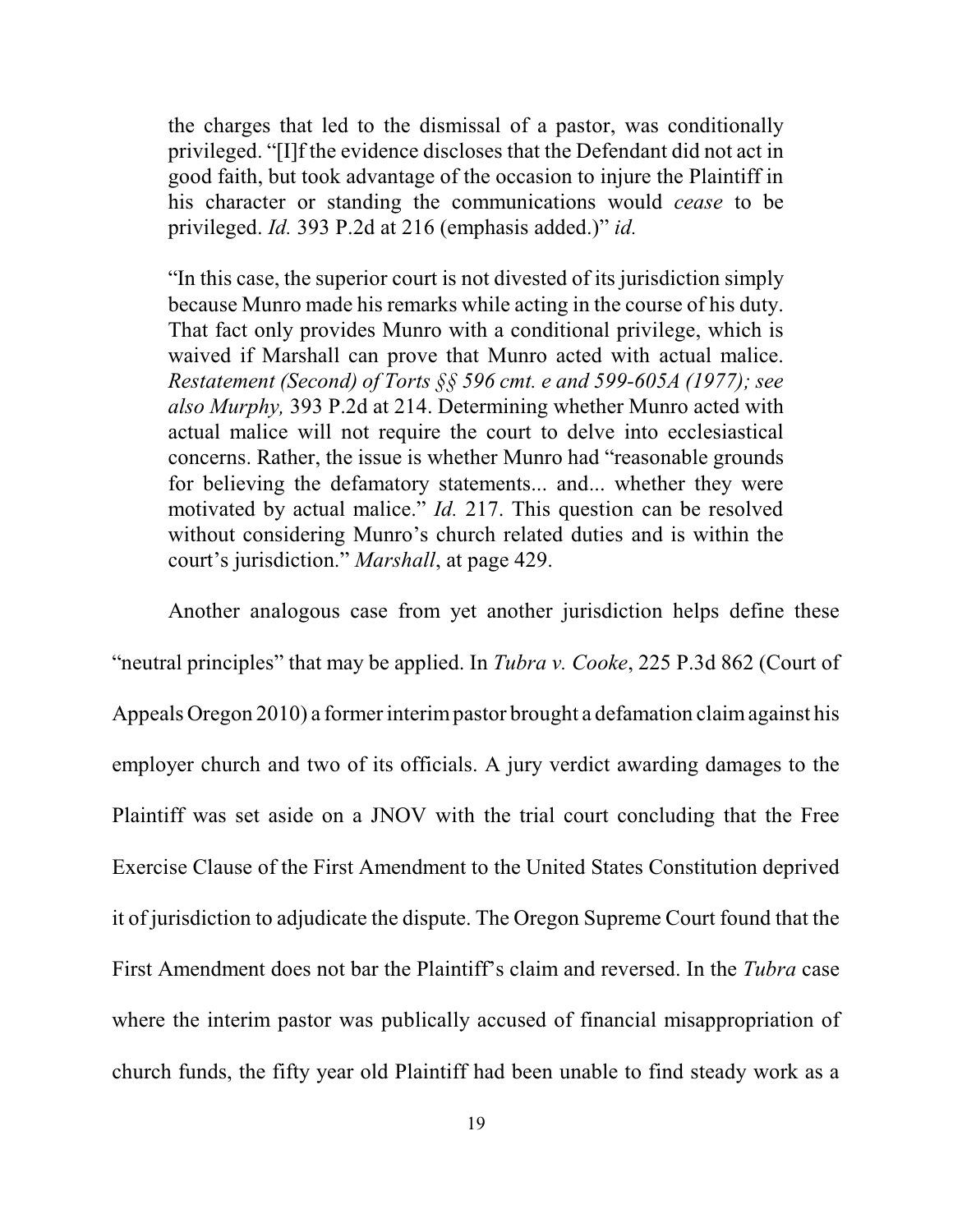pastor in any church since that time. In *Tubra*, as in the case at bar, "[b]efore trial, Defendants moved for Summary Judgment, arguing *inter alia,* that the allegedly defamatory statements were protected by a 'First Amendment privilege.'That motion was denied by letter opinion, which stated in part:

"Asto the claim that the First Amendment barsthis action, I believe that the governing case law, including its application in Oregon, leads to the conclusion that Plaintiff is not barred from seeking to protect his reputation on these facts. The issue here is not about doctrine or ecclesiastical processes. The First Amendment case law would be relevant if the action were for wrongful termination and the issue was whether the church organization had the power and right to end the pastorate of [Plaintiff]. However, this case is not about the power or right to terminate, it is about the statements and actions in the process of termination, including the secular process of handling money and communications regarding alleged mishandling of money." *id.* At page 866.

The *Tubra* case went on to expound,

"However, the First Amendment does not completely bar relief sought by a plaintiff against a church in a civil action. *See, e.g., Jones v. Wolf,* 443 U.S. 595, 99 S.Ct. 3020, 61 L.Ed.2d 775 (1979) (applying "neutral principles" of law to resolve church property dispute where there was no need to examine church doctrine); *Presbyterian Church v. Hull Church,* 393 U.S. 440, 449, 89 S.Ct. 601, 21 L.Ed.2d 658 (1969) ("[N]ot every civil court decision \* \* \* jeopardizes values protected by the First Amendment."); *Meshel v. Ohev Sholom Talmud Torah,* 869 A.2d 343, 357 (D.C.2005) (applying "neutral principles" approach to parties' contract dispute). Nor does it bar every employment-related suit involving a religious organization. *See, e.g., Minker v. Baltimore Annual Conf.,* 894 F.2d 1354, 1359-60 (D.C.Cir.1990) (allowing claim arising from oral contract between church and pastor if claim was provable without inquiring into church doctrine); *EEOC v. Pacific Press Pub. Ass'n,* 676 F.2d 1272, 1279 (9th Cir.1982) (First Amendment does not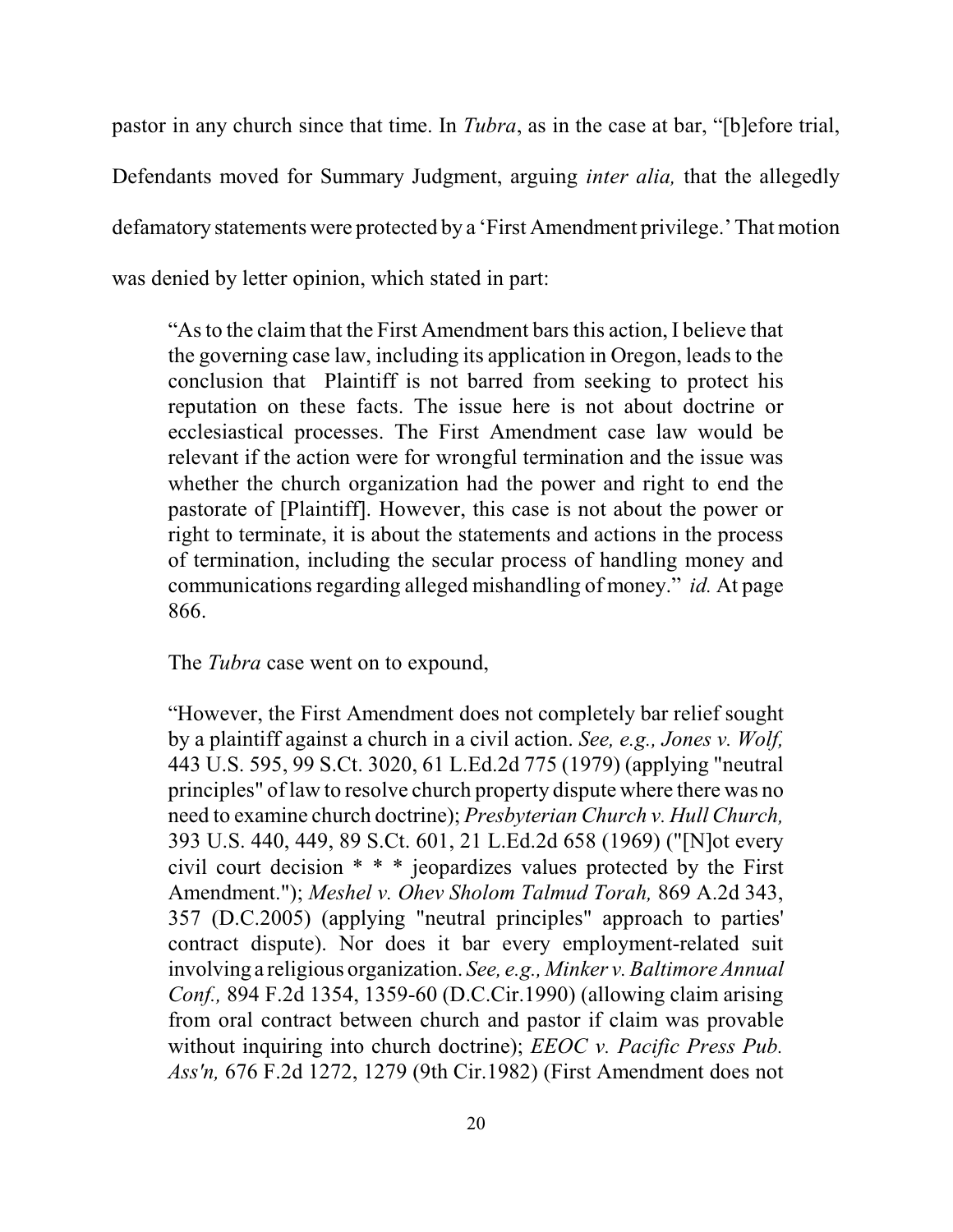bar Civil Rights Act from being applied to editorial secretary in church publishing house); *Marshall v. Munro,* 845 P.2d 424, 428 (Alaska 1993) (defamation claim by pastor against another church official allowed where the allegedly defamatory statements did not require court to examine qualifications required of pastors)." At page 869.

"Citing *Wisconsin v. Yoder*, 406 U.S. 205, 215-16, 92 S.Ct. 1526, 32 L.Ed.2d 15 (1972), we explained that "[t]he fundamental qualification for protection based on the Free Exercise Clause of the First Amendment is that that which is sought to be protected must be `religious.'" *Christofferson,* 57 Or.App. at 239, 644 P.2d 577." *id.* At page 870.

"Following the approach taken by the court in *Founding Church of Scientology v. United States,* 409 F.2d 1146 (D.C.Cir.1969),we concluded that the trial court was required to determine the religious character of the alleged misrepresentations only if it could do so as a matter of law—that is, only if the sole conclusion that could be drawn from the evidence was that the alleged misrepresentations were purely religious. *Christofferson,* 57 Or.App. at 238, 644 P.2d 577." *id.*

"[i]t is clear that a religious organization, merely because it is such, is not shielded by the First Amendment from all liability for fraud. \* \* \* If the statements involved here do not concern the religious beliefs and practices of the [religious organization], the Free Exercise Clause provides no defense to plaintiff's action." *id.*

*Id.* at 241, 644 P.2d 577 (citation omitted). Finally, even if the statements are made on behalf of a religious organization and have a religious character, are they nonetheless made for a "wholly secular" purpose? *Id.* at 242, 644 P.2d 577. On that point, we explained thatsome ideas—such as "the nature of a supreme being" and "the value of prayer and worship"—"must always and in every context be considered religious as a matter of law," but that others are "religious only because those espousing them make them for a religious purpose." *Id.* at 243-44, 644 P.2d 577.<sup>7</sup> *See also Checkley v. Boyd,* 170 Or.App. 721, 731, 14 P.3d 81 (2000), *rev. den.,* 332 Or. 239, 28 P.3d 1174 (2001) (applying *Christofferson* analysis and holding that the defendants' free exercise defense did not provide a basis for dismissal of the plaintiff's intentional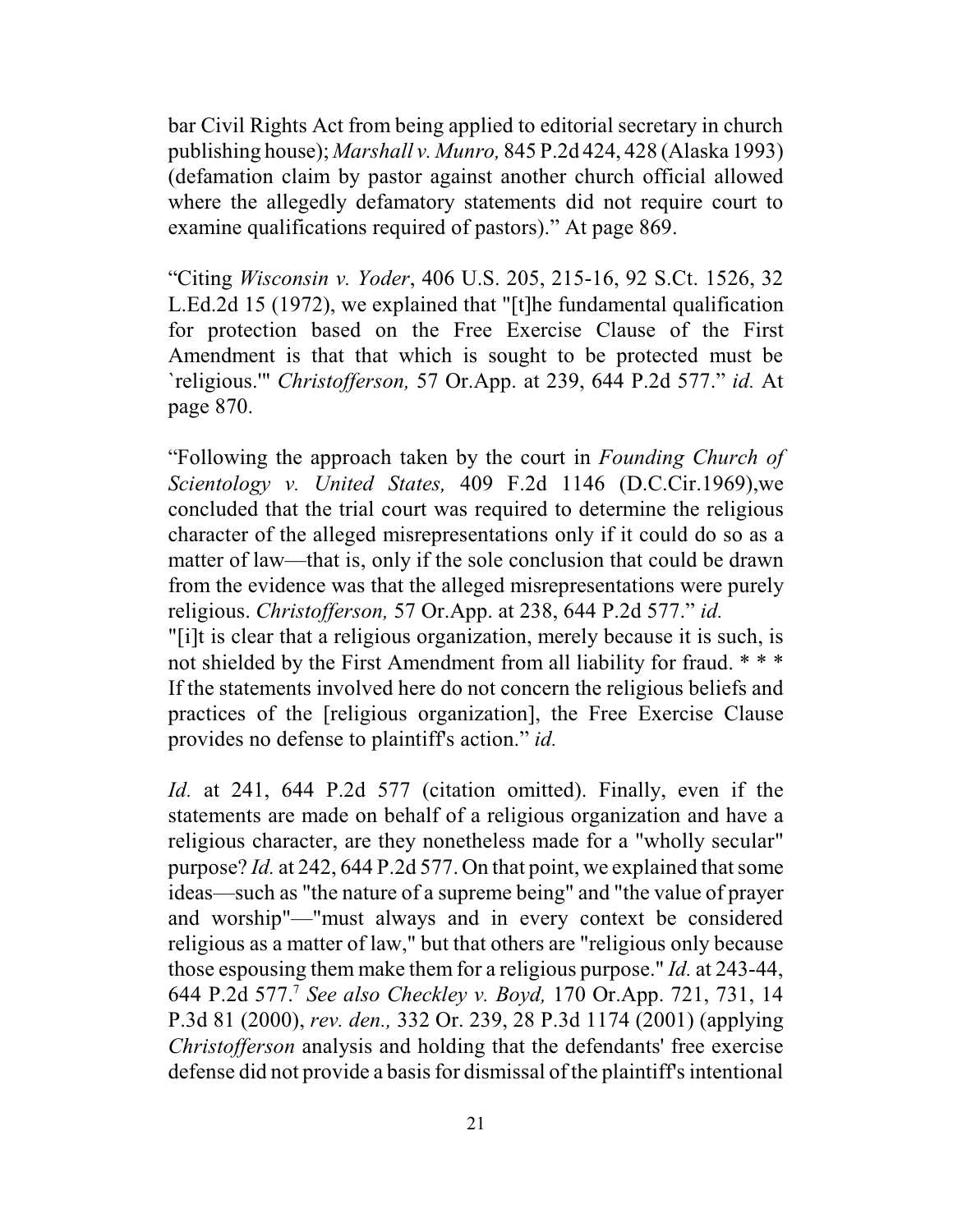infliction of emotional distress claim because some of the plaintiff's allegations— such as allegations that the defendants had accused the plaintiff of physically abusing, stealing from, and neglecting his brother—would not "always and in every context" be considered religious in nature)." *Tubra* at page 870.

So, yes, there is a "delicate balancing" exercise that must be performed as

deduced in the *Tubra* decision, but courts have recognized that the First Amendment

is not absolute. Some actions committed by a church are not shielded, i.e., a

defamatory charge of child molestation.

"[w]e fail to understand how a defamatory statement accusing a pastor of theft is any more (or less) a matter of church 'discipline, faith, internal organization, or ecclesiastical rule, custom, or law[,]' *Serbian,* 426 U.S. at 713, 96 S.Ct. 2372, than is a defamatory statement accusing a pastor of child molestation.

As in *Christofferson,* the court in *Heard* struggled to strike a balance

between the constitutional protection against civil courts adjudicating disputes involving religious beliefs and practices, while at the same time holding religious groups accountable for tortious behavior based on nonreligious conduct. We conclude that *Christofferson* offers the more tenable approach for achieving the appropriate balance between those competing interests. *See Wallulis,* 323 Or. at 348, 918 P.2d 755 ("[T]he question of whether or not a defamatory statement is privileged, either absolutely or conditionally, depends upon the balance that the court strikes between competing interests." (quoting *Lee,* 273 Or. at 105, 539 P.2d 1079))." *Tubra,* at page 356, 357.

So in *Tubra*, as in the case at bar, how can the court determine if the actions of

a religious organization are purely religiousmatters versus whether such actions were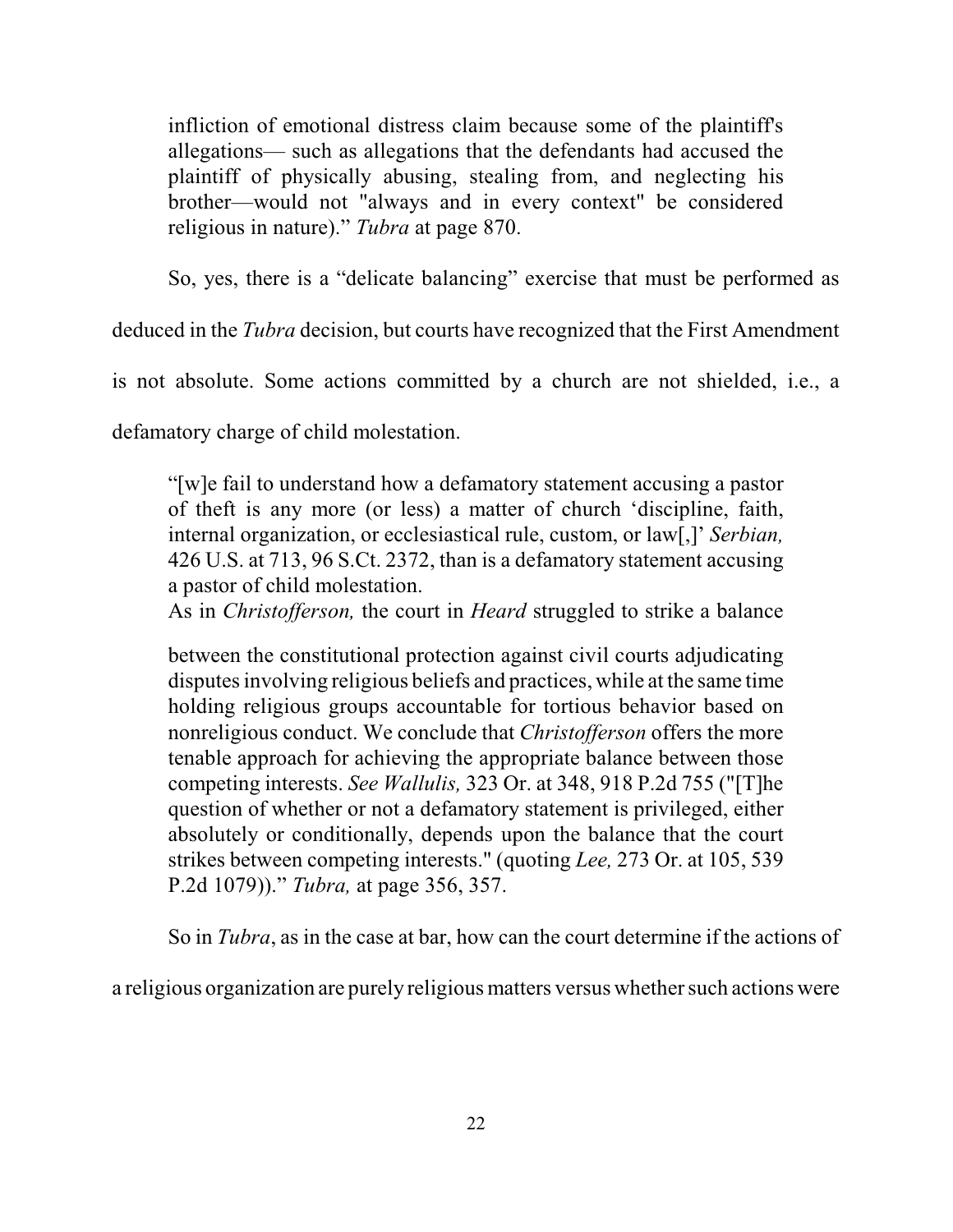done for purely secular reasons without further exploring the facts of the case? And

particularly, when the lower court is in doubt itself as to these facts.

"If the organization is of a religious character, and the alleged defamatory statements relate to the organization's religious beliefs and practices and are of a kind that can only be classified as religious, then the statements are purely religious as a matter of law, and the Free Exercise Clause bars the plaintiff's claim. In defamation law terms, those statements enjoy an absolute privilege. If, however, the statements—although made by a religious organization—do not concern the religious beliefs and practices of the religious organization, or are made for a nonreligious purpose—that is, if they would not "always and in every context" be considered religious in nature—then the First Amendment does not necessarily prevent adjudication of the defamation claim, but the

statements may nonetheless be qualifiedly privileged under established Oregon law." *id*.

# **IV. Whether the District Court was in error by making a fact based determination to dismissthe Complaint on the basis of lack of jurisdiction before any facts were adduced, when Mississippi law would clearly allow such an inquiry.**

Simply put, taking the Appellant's claims as set forth in his Complaint as true,

it would appear that the actions by the Appellee were done for purely non-religious reason...that is control and power and retaliation against any who oppose. Let the termination Dr. McRaney stand as an example for any other autonomous Southern Baptist Church and Convention who dares to stand up to the power and might of the North American Mission Board. The only religious overtone Appellant can glean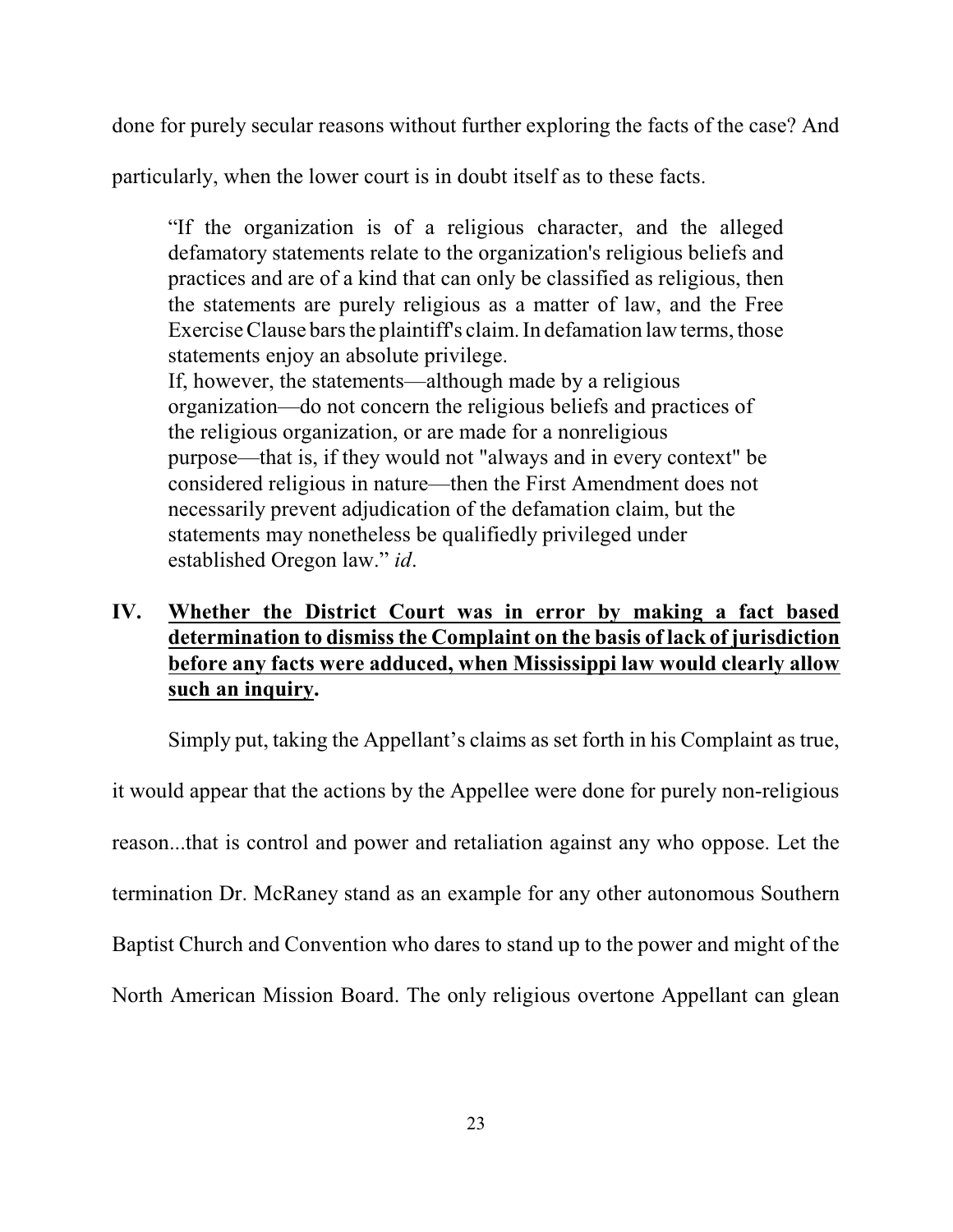from all this is a Biblical story as old as the hills itself - David versus Goliath. But even that fight was about power and control at its heart.

Appellant urges the court to look carefully at his response to Appellee's original Motion to Dismiss, filed on July 20, 2017. [ ROA. 19-60293.106-112.] This response focuses more closely on Mississippi law. While this brief expands the research to encompass all the jurisdictions of the United States that may provide relevant case law, Appellant understands that it is the case law from his own backyard that often proves decisive. Accordingly, attention is given to the following case from Oklahoma where the courts had a delicate balancing act not to dissimilar from the case at bar.

Appellant was awestruck by the intricate dissection necessary to resolve the following case. In *Guinn v. The Church of Christ of Collinsville,* 775 P.2d 766 (Oklahoma 1989), a former female member of a religious congregation brought a personal injury action against church eldersfor the intentional infliction of emotional distress in continuing to denounce her as a fornicator even after she had withdrawn fromchurch membership. Here, it was necessary for the court to balance between prewithdrawal conduct versus Defendant's post withdrawal conduct.

"For purposes of First Amendment protection, religiously-motivated disciplinary measures that merely *exclude* a person from communion are vastly different from those which are designed to *control and involve*. A church clearly is constitutionally free to exclude people without first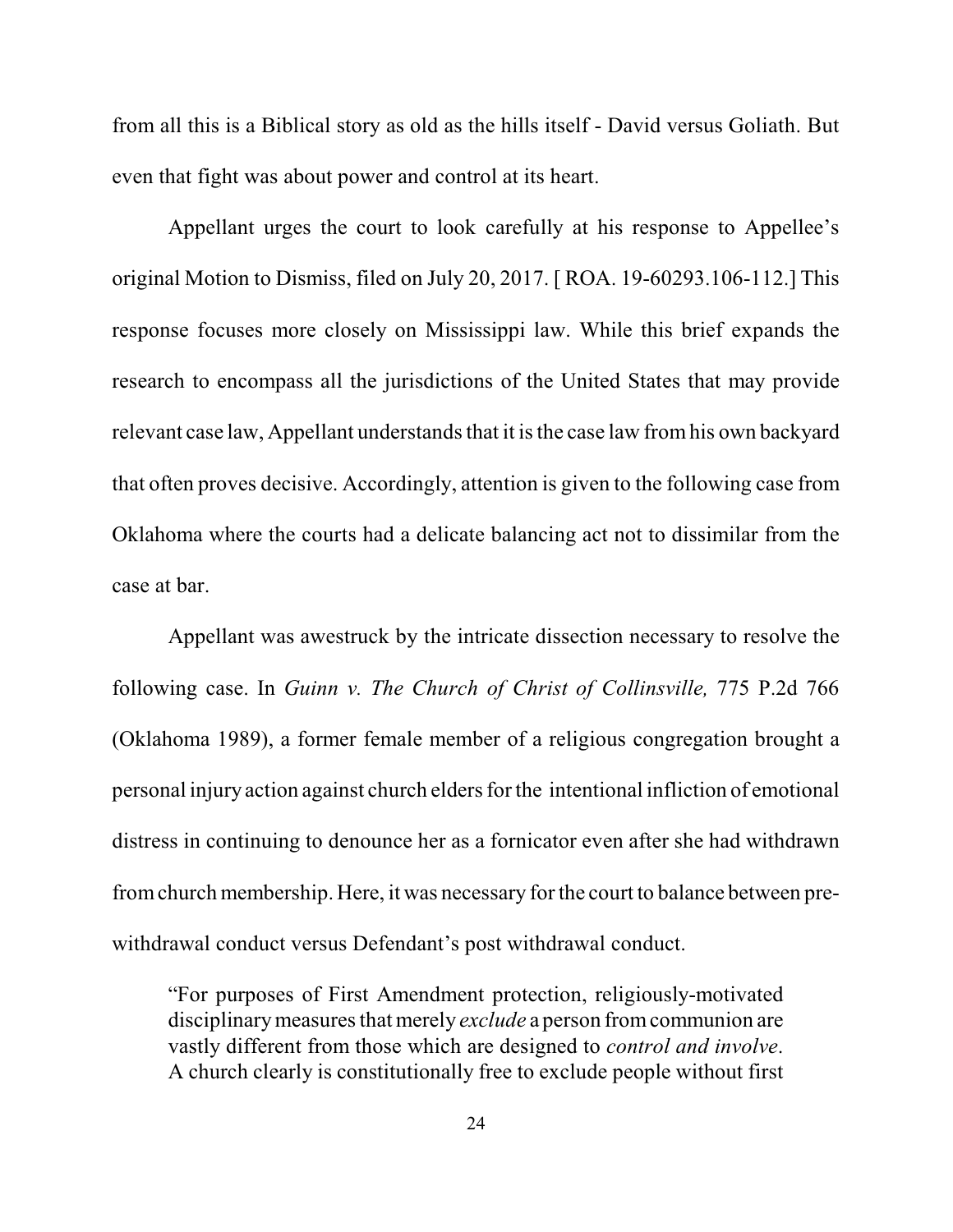obtaining their consent. But the First Amendment will not shield a church from civil liability for imposing its will, as manifested through a disciplinary scheme, upon an individual who has not consented to undergo ecclesiastical discipline." *Guinn,* at page 781.

In *Guinn*, as in the case at bar, there was pre-termination conduct by the Appellee and post-termination conduct. The Appellant, after his termination, was still affiliated with the Southern Baptist Convention as a whole. He was not, however, subject to any church body for discipline or any other purpose. For his entire career, Appellant had associated himself with various aspects of the Southern Baptist Convention in one form or another. For what reason was he now being banned by the independent churches in two various states? Had he preached false doctrine or had he run afoul of a branch of the Southern Baptist Convention that wanted to control all of the various state organizations? *Guinn* went on to opine,

"In order to protect the Collinsville Church and other area Churches of Christ from Parishioner's adverse influence, those congregations were made aware of the transgressions she admitted to having committed. In *Redgate v. Roush,* the court dealt with a Church of Christ member, sometimes acting as pastor, who sued the elders of the Wilmington Church of Christ for defamation. Because he preached sermons which contravened the church doctrine, the elders of that church withdrew fellowship from him and circulated articles in the church paper which warned of his unworthiness as a Church of Christ member and pastor...

While *Redgate* involved a congregation's concerns with the credentials of a person who might have attempted to continue preaching within the affected denomination, the case at bar involves a congregation's concern with the sins of a person who is no longer a church member. In *Redgate* the congregation had a legitimate and reasonable concern for the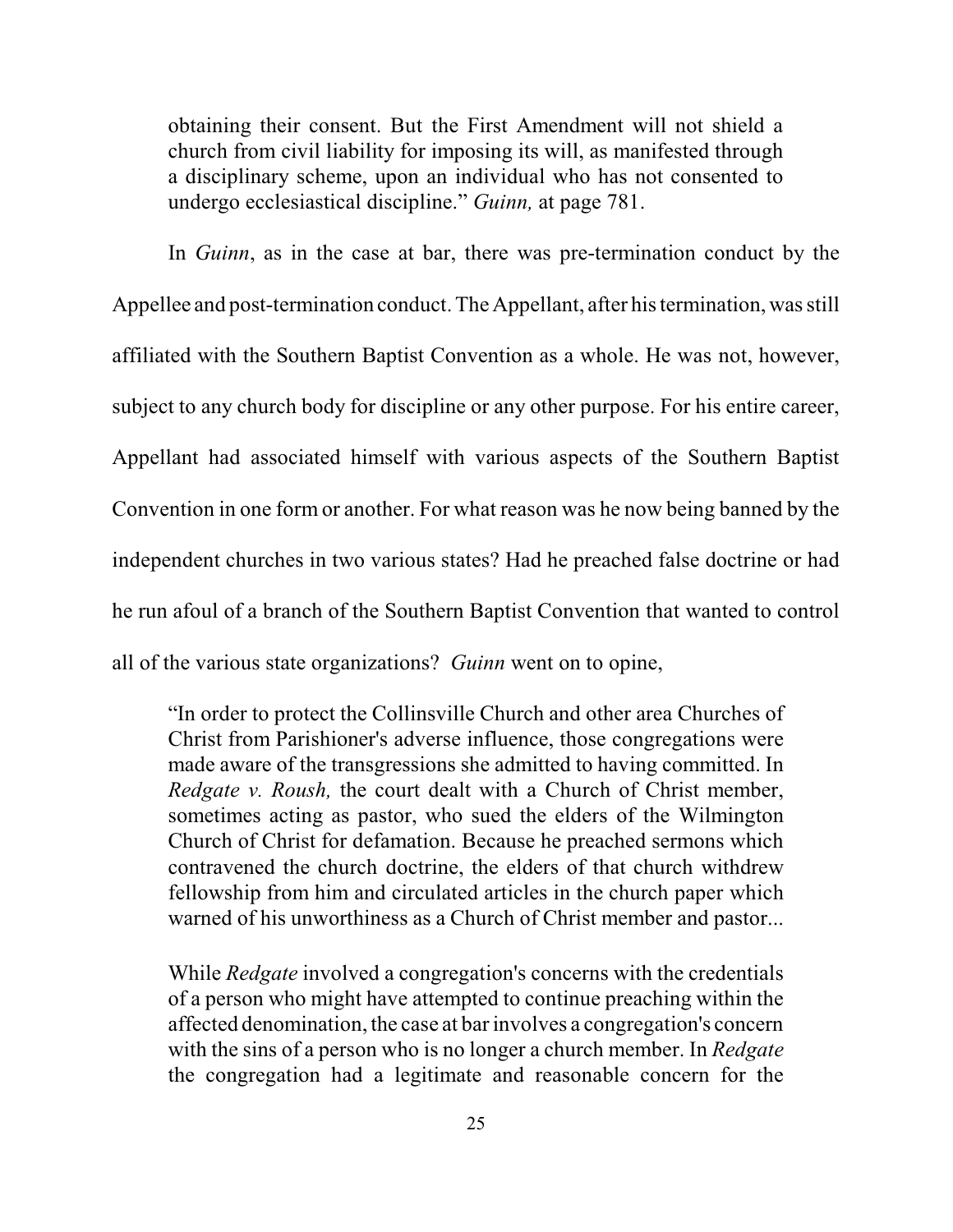transgressor's actions; in the case at bar it did not. In *Redgate* the congregation had a common interest in being informed about the questionable conduct of one among them who expressed the desire to continue ministering to them or to one of their neighboring assemblies. Here, Parishioner expressed no interest in continuing her association with the Collinsville or any other Church of Christ. She removed herself from membership and thus posed no threat of continued adverse influence on any Church of Christ congregation...

While we agree that First Amendment freedoms could be jeopardized by the imposition of tort liability for every religious act which offends, we are equally certain that some religiously motivated acts are actionable because they fall outside the scope of First Amendment protection and that those acts would indeed be the proper subject of secular judicature. The Elders' postwithdrawal disciplinarymeasures were imposed without Parishioner's consent and were thus undeserving of First Amendment protection. Imposing tort liability upon the Elders for their unprotected acts does not threaten our constitutionally shielded religious freedoms. We hold that Parishioner, an unwilling, nonconsenting subject of a church's disciplinary actions, has an actionable claim against the Elders and the Church of Christ for the tort of intentional infliction of emotional distress...

We have determined that when Parishioner withdrew from the Church by her September 25 letter she effectively revoked any consent upon which the Elders could have based a defense of "absolute privilege" to share Parishioner's private life with the Collinsville congregation. "Conditional privileges" to publicize personal matters about another person's life are not based on or derived from that person's consent. There are certain "occasions" which give rise to a conditional privilege to publicize private facts about another person. If the publication is made on a privileged occasion and the privilege is not abused, the "publisher" is not liable." at page 782, 783.

The court concluded that "We have determined that Parishioner cannotrecover

for the disciplinary actions of the Elders which occurred prior to her withdrawal from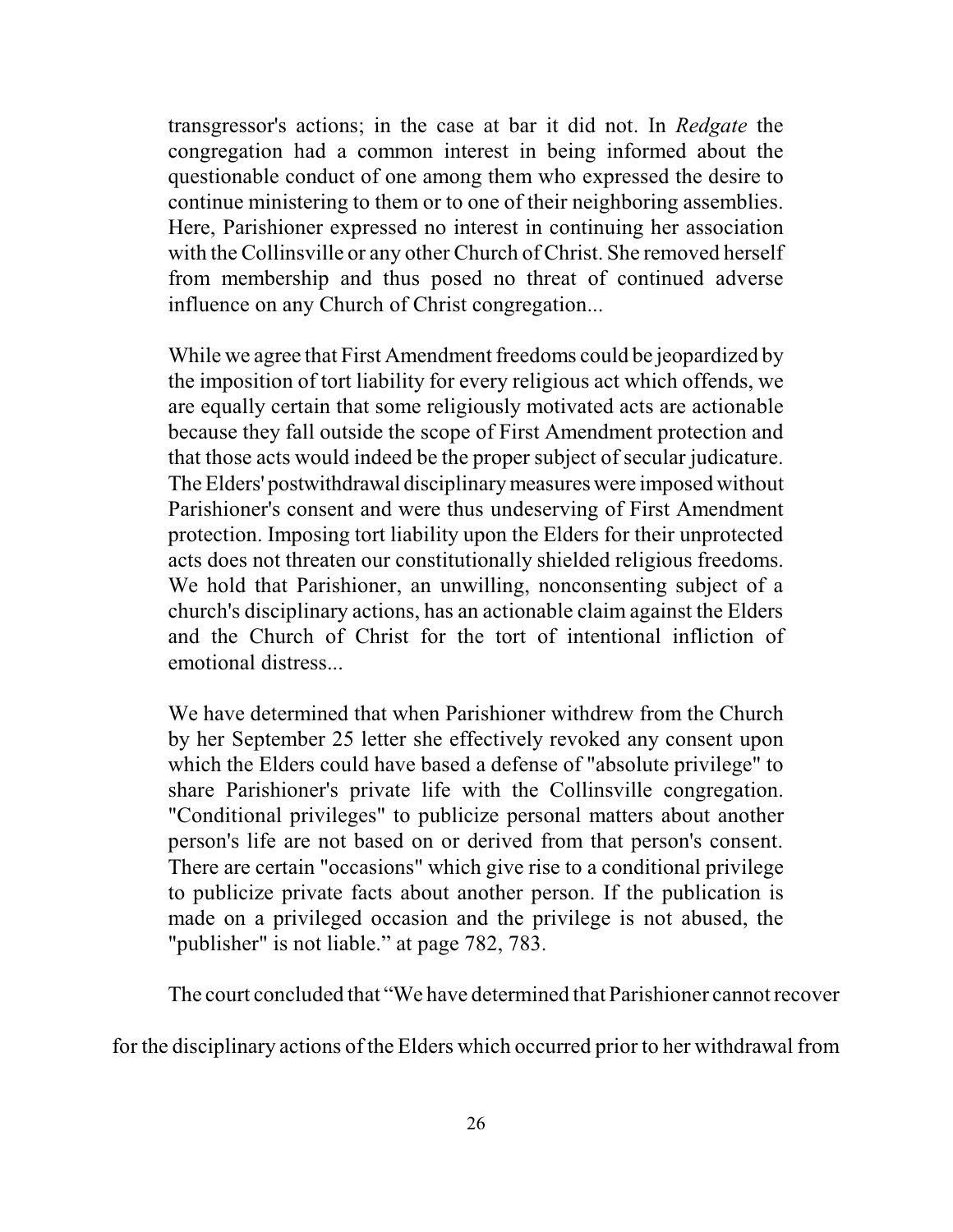the church. Conversely, Parishioner may recover only for those postwithdrawal acts of the Elders which are proven to have been tortious." *id*. at 786.

"On remand, the trial court may consider the postwithdrawal tortuous acts as not immune from secular judicature." *id.*

Now this argument has come full circle back to whether the court has subject matter jurisdiction or not. Appellant concedes that if the federal lower court lacks subject matter jurisdiction then so would the State court. And, in making this jurisdictional determination, the Federal court should look first, but not exclusively, in their own back yard. Appellant still believes that the best case to justify his position is *Roman Catholic Diocese of Jackson, Mississippi v. Morrison*, 905 So.2d 1213 (Miss. 2005). Accordingly, Appellant once again urges the court to look at his response to the Motion to Dismiss. And, while trying not to be cumulative in the two arguments, it is necessary to again cite to portions of the *Morrison* case to solidify Appellant's argument. *Morrison* began by considering as here, the jurisdictional issues. "Our review of relevant state and federal case law cautions us that an analysis of the jurisdictional issue, unless precisely focused, can easily become side tracked and lost in tangential First Amendment issues neither relevant nor helpful in deciding the matter before us." at 1223. In *Morrison*, a mother and three children brought an action against the Roman Catholic Diocese, for among other things, sexual abuse of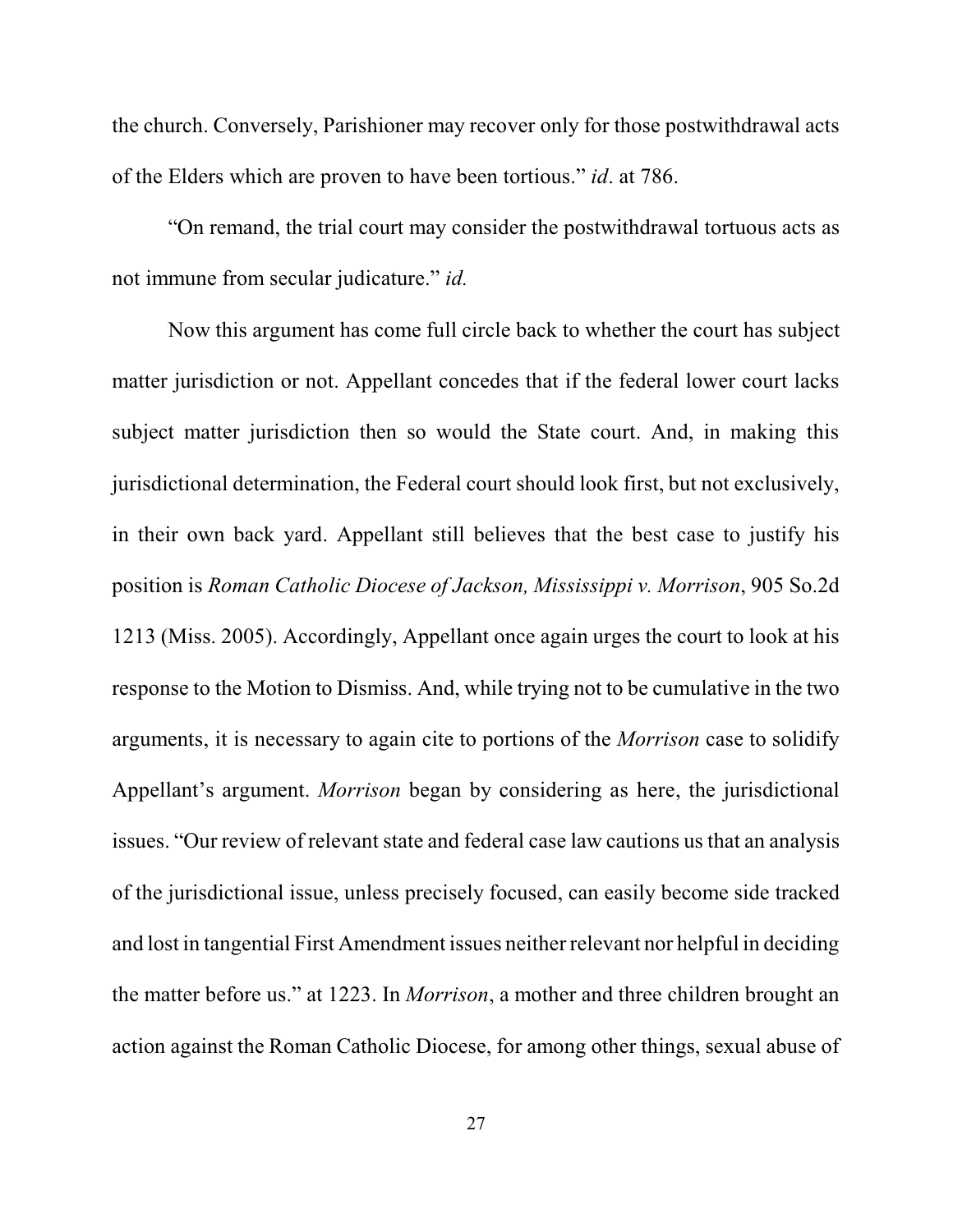the children by a former priest. In affirming the lower court in part, the Supreme

Court of Mississippi said several things that are of vast importance to this appeal.

*"Watson* is cited by the Diocese as the origin of, and authority for, the Doctrine of Church Autonomy. This Doctrine, later found to be a constitutional imperative in *Kedroff,* is strongly advanced by the Diocese, whose arguments suggest bright-line abstention by civil courts in virtually all matters and disputes arising within the church. The Diocese cites over one hundred cases in its brief, providing numerous examples of governmental and judicial abstention in cases involving various kinds of disputes within religious organizations. However, we do not read any of these casesto say, and we are notso easily persuaded, that the Doctrine of Church Autonomy suggests blanket protection of the Church from all accountability in our civil courts. As with everything judicial, there are exceptions, tests, and limits."

Looking therefore, to what would Mississippi courts do, specifically Winston

County Circuit Court, the following discussions from *Morrison* should be outcome

determinative.

"In *Mabus,* we upheld the trial court's grant of summary judgment on several negligence causes of action. *Mabus* was a review of a trial court's grant of summary judgment, rather than (as here) a challenge to subject matter jurisdiction. However, had *Mabus* been framed in terms of a jurisdictional challenge, it would have been a factual rather than facial challenge."

 "We held in *Mabus* that allowing the case to go forward would 'excessively entangle this Court into the investigation and evaluation of religious tenets.' *Id.* at 764. That determination was made based upon the record of facts before us, rather than a blanket determination that our circuit court lacked jurisdiction. Our holding on the negligence claims in *Mabus* was limited to its facts. This Court has never held that, as a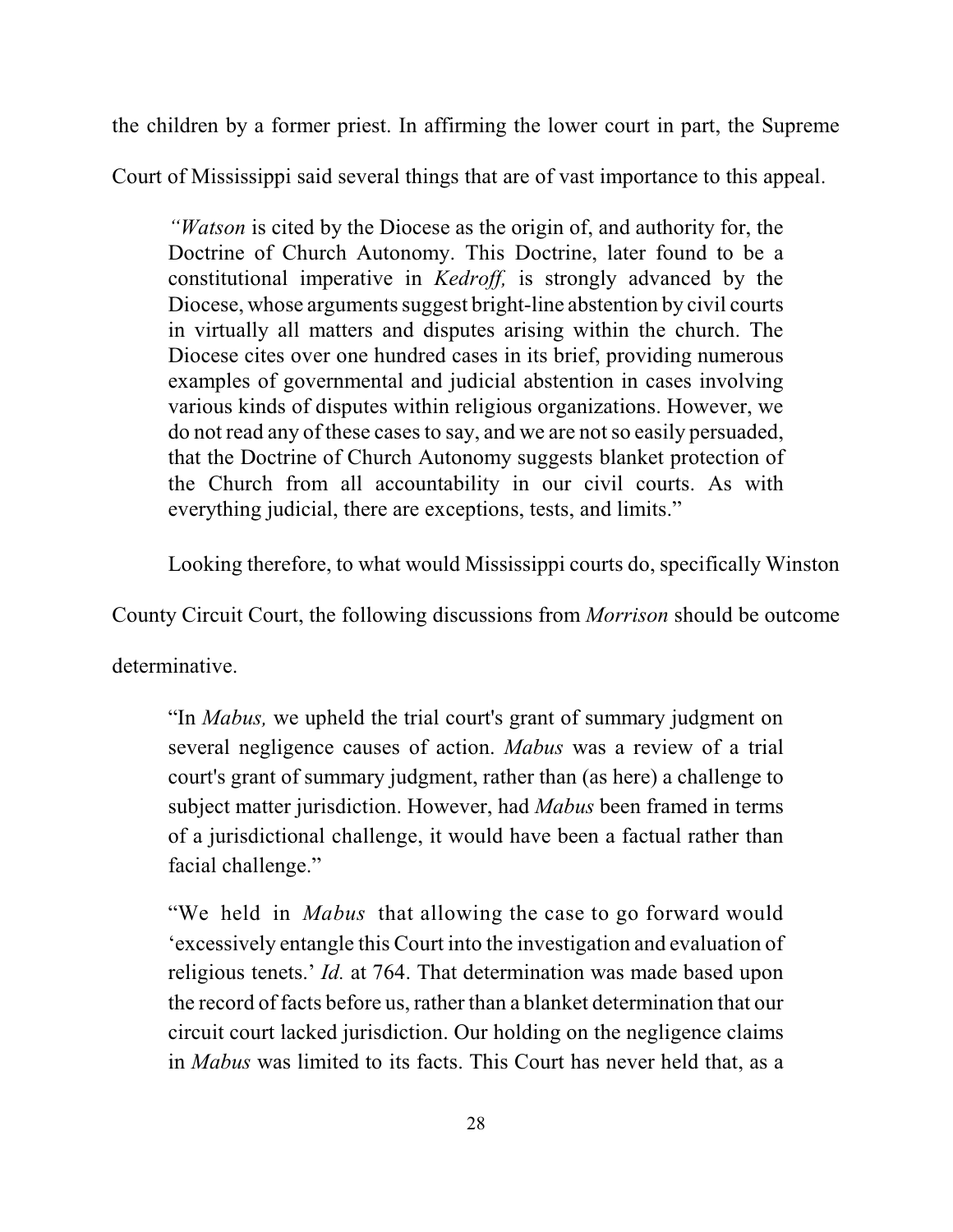jurisdictional matter, religious institutions may not ever be held liable in our civil courts for their active negligence. Our decision in *Mabus* was motivated by the record presented to us, not by an absence of subject matter jurisdiction." *Morrison*, at page 1241.

It would seem therefore, that at the very least, since there is no bright line rule, facts should be developed to see if the court has an absence of subject matter jurisdiction. What happened in the case at bar is a far cry from the plethora of cases concluding that there are valid, neutral laws and tests to determine if the conduct of a religious organization was governed by sincerely held religious beliefs or they should be held to the same standard as non-religious organizations when committing tortious conduct on third parties.

Appellant asserts that the Appellees are not entitled to protection under the ecclesiastical abstention doctrine and that this case should be reversed and remanded for a trial on its merits.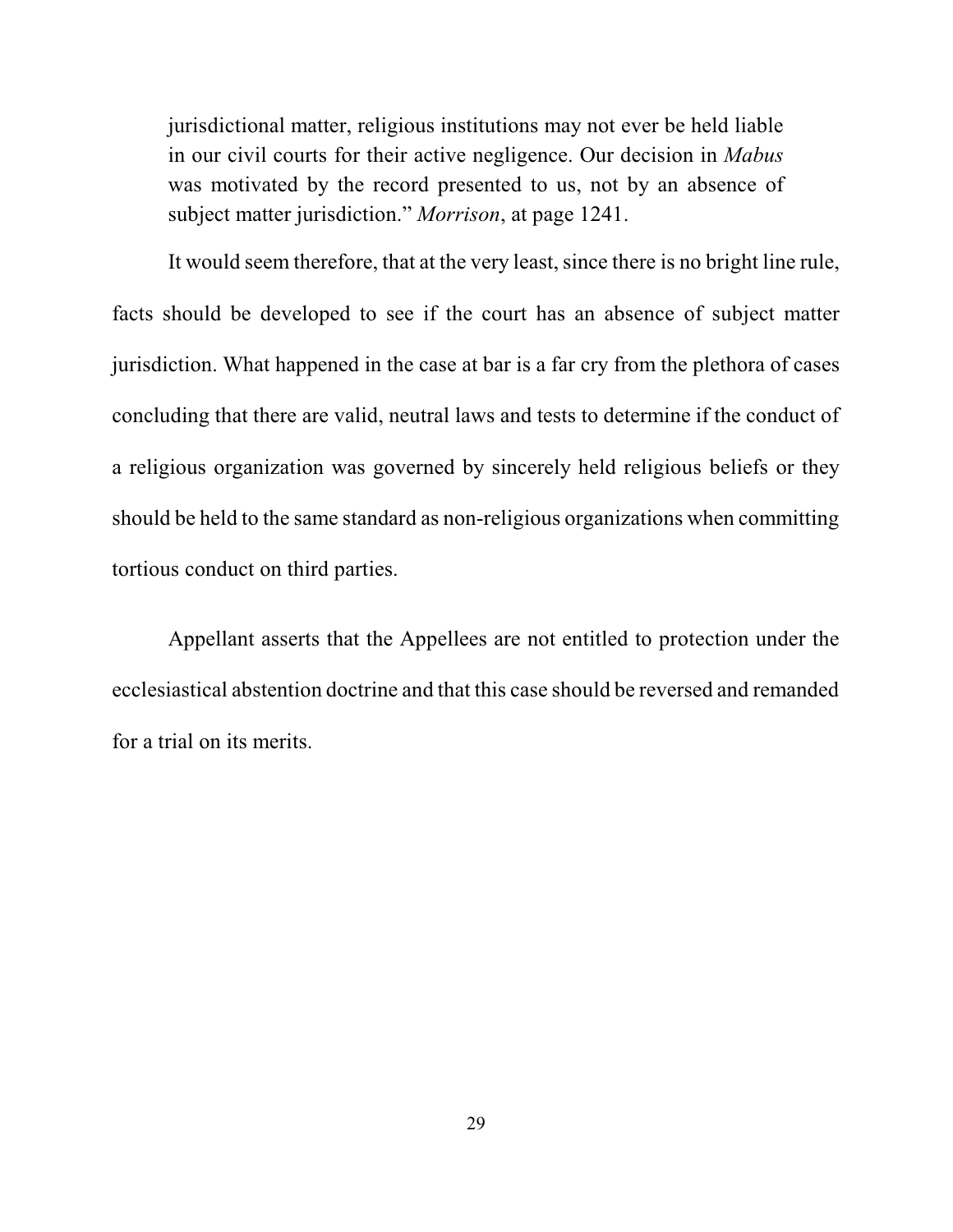### **CONCLUSION**

Appellant prays that this court will find that the lower court has jurisdiction to hear the case under applicable law and existing facts and that the case will be sent back to the trial court for a trial on the merits.

This the  $29<sup>th</sup>$  day of July, 2019.

Respectfully submitted, WILL McRANEY, APPELLANT

# BY: /s/WILLIAM HARVEY BARTON, II

# **BARTON LAW FIRM, PLLC**

WILLIAM HARVEY BARTON II, MSB #2104 3007 Magnolia Street Pascagoula, MS 39567 Telephone: (228) 769-2070 Facsimile: (228) 769-1992 [harvey@wbartonlaw.com](mailto:harvey@wbartonlaw.com.)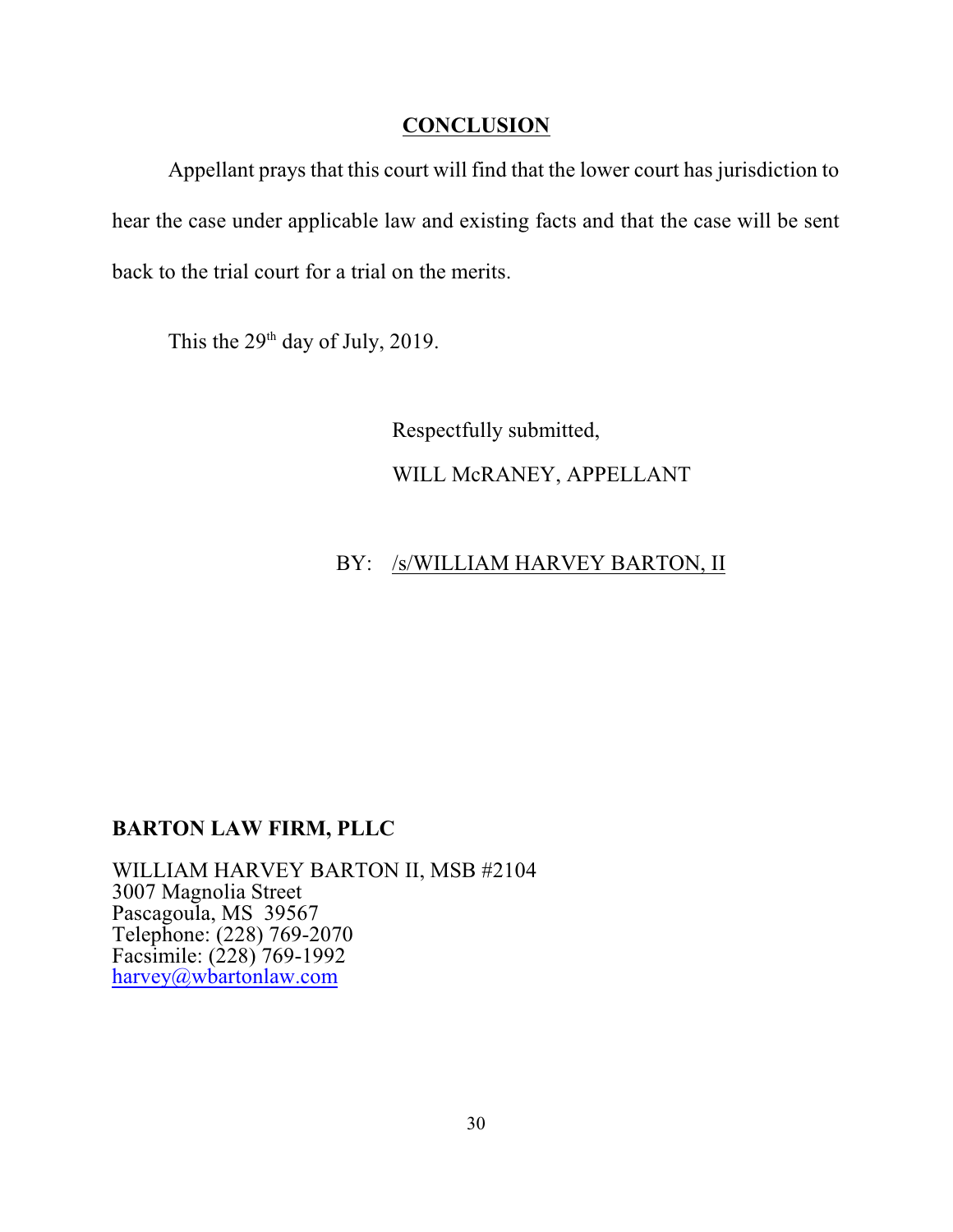### **CERTIFICATE OF SERVICE**

I, WILLIAM HARVEY BARTON, II, do hereby certify that I electronically filed the foregoing with the Clerk of the Court using the ECF System which sent notification of such filing to:

> **Joshua J. Wiener, Esquire Kathleen Ingram Carrington, Esquire Butler Snow, LLP P. O. Box 6010 Ridgeland, MS 39158-6010** [josh.wiener@butlersnow.com](mailto:josh.wiener@butlersnow.com) [kat.carrington@butlersnow.com](mailto:kat.carrington@butlersnow.com)

> > **Adam Stone, Esquire Jackie R. Bost, II, Esquire Jones Walker, LLP 190 E. Capitol Street, Suite 800 Jackson, MS 39201** [astone@joneswalker.com](mailto:astone@joneswalker.com) [Jbost@joneswalker.com](mailto:Jbost@joneswalker.com)

**Gregory L. Ewing, Esquire Davis, Agnos, Rapapport & Skalny, LLC 10211 Wincopin Circle, Suite 600 Columbia, MD 21044** [gewing@darslaw.com](mailto:gewing@darslaw.com)

SO CERTIFIED, this the  $29<sup>th</sup>$  day of July, 2019.

#### /s/WILLIAM HARVEY BARTON, II

#### **BARTON LAW FIRM, PLLC**

W. HARVEY BARTON, MSB #2104 3007 Magnolia Street Pascagoula, MS 39567 Telephone: (228) 769-2070 Facsimile: (228) 769-1992 [harvey@wbartonlaw.com](mailto:harvey@wbartonlaw.com.)